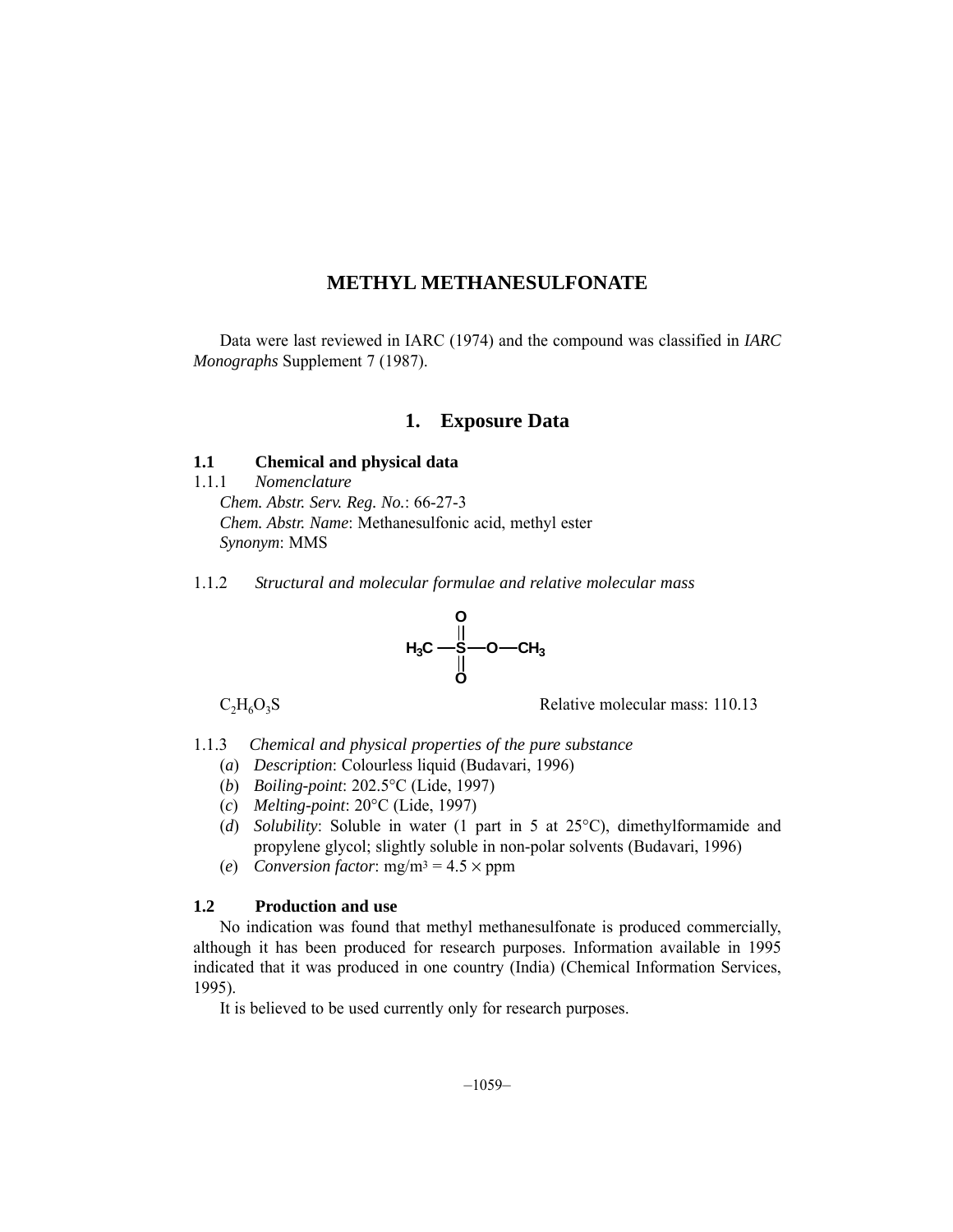### **1.3 Occurrence**

No data were available to the Working Group.

#### **1.4 Regulations and guidelines**

The American Conference of Governmental Industrial Hygienists (ACGIH) (1997) has not proposed any occupational exposure limit for methyl methanesulfonate in workplace air.

No international guideline for methyl methanesulfonate in drinking-water has been established (WHO, 1993).

# **2. Studies of Cancer in Humans**

No data were available to the Working Group.

## **3. Studies of Cancer in Experimental Animals**

Methyl methanesulfonate was tested for carcinogenicity in rats by subcutaneous and intraperitoneal injection, producing local tumours and tumours of the nervous system. Following oral administration to mice, it increased the incidence of lung tumours and of lymphomas. In rats, it produced neurogenic tumours after administration of a single dose as well as following prenatal exposure (IARC, 1974).

#### **3.1 Inhalation exposure**

*Rat*: Male Sprague-Dawley rats, 9–10 weeks of age, were exposed by whole-body inhalation to 50 ppm  $[225 \text{ mg/m}^3]$  methyl methanesulfonate (purity,  $> 95\%$ ) for 6 h per day on five days per week for six weeks and were observed for life. Nasal tumours were found in 47/80 animals versus 0/98 air controls. The median life spans for the control and exposed groups were 613 days and 495 days, respectively. The median time of nasal tumour appearance was 513 days (range, 256–775) (Snyder *et al*., 1986; Sellakumar *et al*., 1987).

#### **3.2 Oral or intraperitoneal administration**

*Mouse*: Groups of 16 male and 16 female A/J strain mice, six to eight weeks of age, were dosed either orally or intraperitoneally with methyl methanesulfonate in tricaprylin three times per week for eight weeks and were then observed for an additional 16 weeks. The total cumulative doses were: gavage, 0 and 300 mg/kg bw; intraperitoneal injection, 0, 60, 150 and 300 mg/kg bw. Survival was similar in all groups. At the end of the experiment, in all groups, the numbers of animals with superficial lung adenomas and numbers of lung adenomas per animal were within the range of those observed in a variety of control groups (Stoner *et al*., 1986).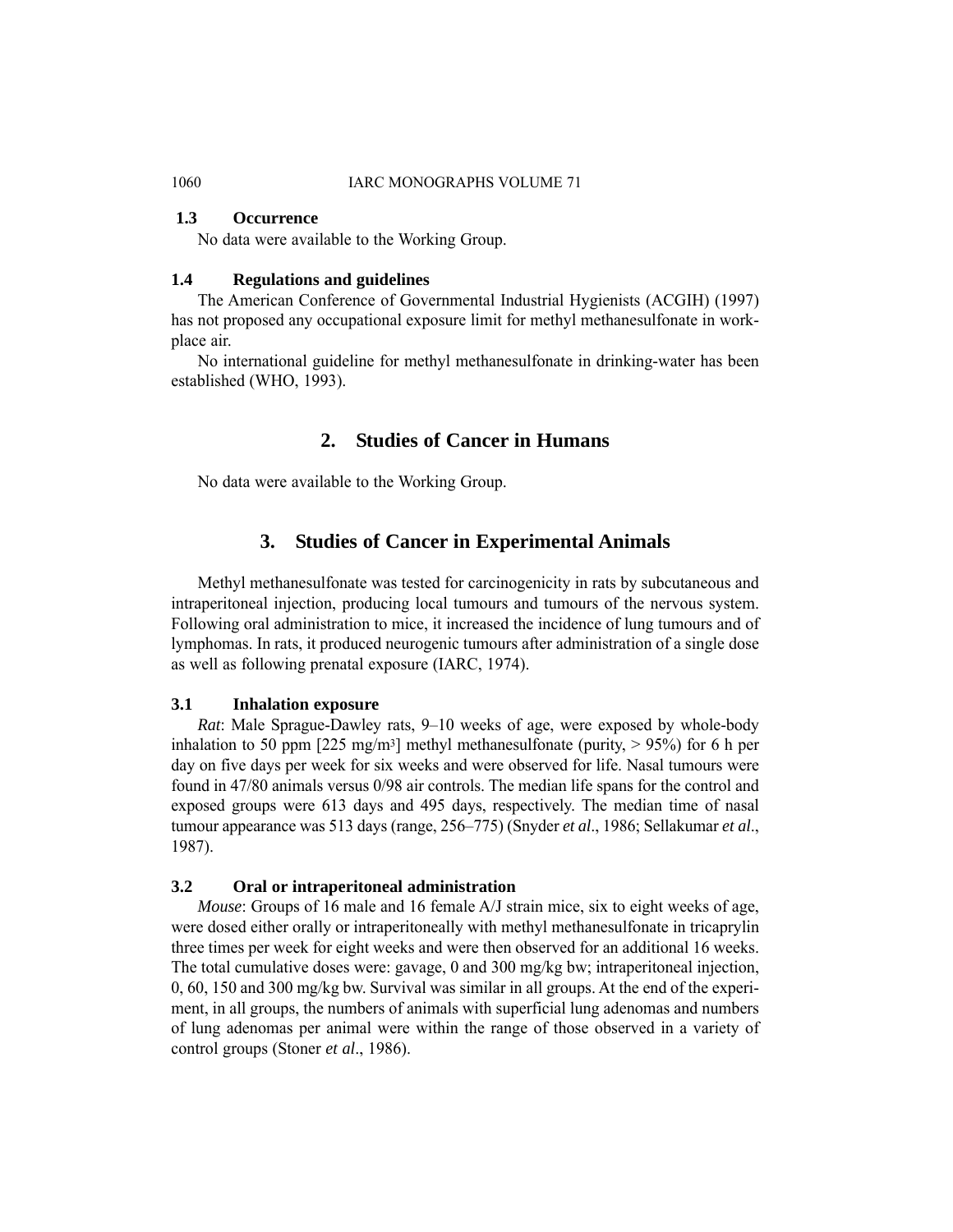#### **3.3 Multistage models**

## 3.3.1 *Mouse*

Groups of 20 female NMRI mice, seven weeks of age, received a single skin application of either (*a*) 100 nmol 7,12-dimethylbenz[*a*]anthracene (DMBA), (*b*) 100 μmol methyl methanesulfonate or (*c*) 400 μmol methyl methanesulfonate (highest tolerated dose). One week later, all were treated with 10 nmol 12-*O*-tetradecanoylphorbol 13 acetate twice weekly for 24 weeks. While 90% of the DMBA group had skin tumours after 15 weeks, no methyl methanesulfonate-initiated mice had skin tumours after 24 weeks (Fürstenberger *et al*., 1989).

Groups of 20 female NMRI mice were treated with DMBA as above and subsequently treated with (*a*) acetone (the vehicle used for all substances in the experiment) 6 h before 10 nmol 12-*O*-retinoylphorbol 13-acetate, (*b*) 100 μmol methyl methanesulfonate 6 h before acetone, (*c*) 100 μmol methyl methanesulfonate 6 h before 10 nmol 12-*O*-retinoylphorbol 13-acetate, (*d*) 10 μmol methyl methanesulfonate 6 h before 10 nmol 12-*O*-retinoylphorbol 13-acetate or (*e*) 10 nmol 12-*O*-tetradecanoylphorbol 13 acetate 6 h before acetone. Two weeks after DMBA treatment, all groups received 10 nmol 12-*O*-retinoylphorbol 13-acetate once a week for 23 weeks. At the end of the experiment, > 90% of the mice were alive. The numbers of papillomas per survivor at 24 weeks [figures read from a graph] were (*a*) 0.4, (*b*) 1.6, (*c*) 1.7, (*d*) 2.9 and (*e*) 3.0 (Fürstenberger *et al*., 1989).

Following a single intraperitoneal injection of 120 mg/kg bw to an unspecified number of four-week-old AKR mice, all of the methyl methanesulfonate-treated mice had developed thymomas after 50 weeks versus 50% tumour incidence in the controls (Warren *et al*., 1990). [The Working Group noted the inadequate reporting.]

#### 3.3.2 *Rat*

Groups of female Fischer 344 rats, six to eight weeks old, were either left untreated (group A) or received a single intravesicular instillation of 0.3 mg *N*-methyl-*N*-nitrosourea (group B), six intravesicular instillations of 2.5 mg methyl methanesulfonate at 14 day intervals (group C) or sequential treaments with 0.3 mg *N*-methyl-*N*-nitrosourea followed by six intravesicular instillations of 2.5 mg methyl methanesulfonate at 14-day intervals (group D). The numbers of rats with bladder tumours were (A) 0/25, (B) 7/29 (24%), (C) 2/27 (7%) and (D) 19/33 (58%) (Tudor *et al*., 1984).

# **4. Other Data Relevant to an Evaluation of Carcinogenicity and its Mechanisms**

#### **4.1 Absorption, distribution, metabolism and excretion**

## 4.1.1 *Humans*

No data were available to the Working Group.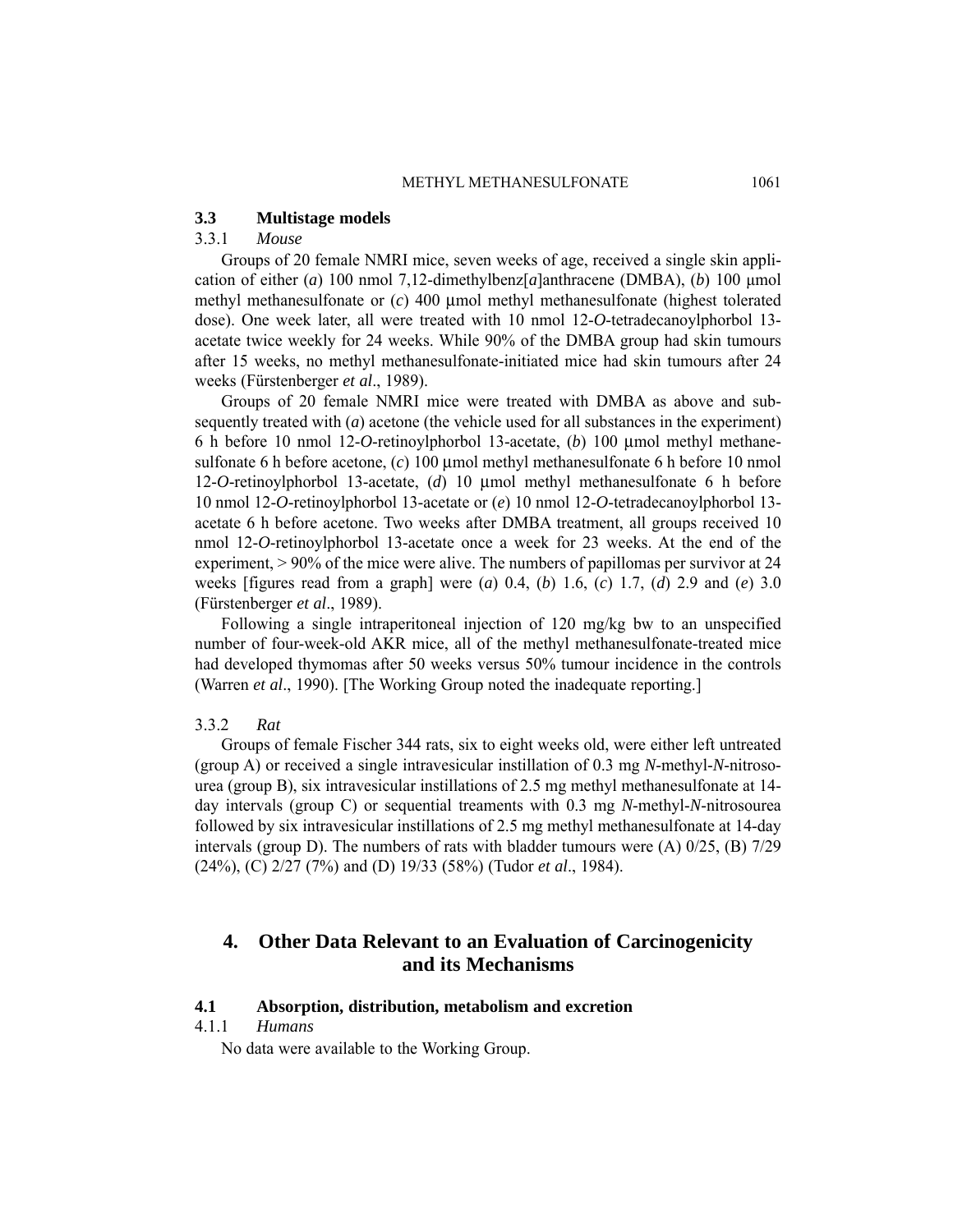## 4.1.2 *Experimental systems*

Methyl methanesulfonate is rapidly distributed throughout the body of mice and rats, including the central nervous system, and rapidly crosses the placenta. After intravenous injection of 100 mg/kg bw methyl methanesulfonate to rats, none was detected in serum after 2 h (IARC, 1974).

In rats injected with [*methyl*-14C]methyl methanesulfonate, about 30% of the label was exhaled as  $CO<sub>2</sub>$  within 30 h and 20% was found in the urine. The corresponding values for mice given an intraperitoneal dose were 27% and 34%, respectively (IARC, 1974).

Urinary metabolites recovered within the first 16 h and representing 80% of the excretion products resulted from an initial methylation of cysteine residues by methyl methanesulfonate. These were methylmercapturic acid sulfoxide, 2-hydroxy-3-methylsulfinylpropionic acid, methylsulfinylacetic acid, methylmercapturic acid and *N*-(methylthioacetyl)glycine. Glutathione conjugation has been shown to occur in rat liver (IARC, 1974).

## **4.2 Toxic effects**

## 4.2.1 *Humans*

Therapeutic application to cancer patients of total doses ranging from 2.8 to 800 mg/kg bw over a period of up to 350 days led to significant gastrointestinal and hepatic toxic effects (IARC, 1974).

### 4.2.2 *Experimental systems*

Methyl methanesulfonate (250  $\mu$ M) induced neurite formation in 71% of mouse neuroblastoma N-18 cells, when cell growth was inhibited by 83% (Yoda *et al*., 1982).

#### **4.3 Reproductive and developmental effects**

## 4.3.1 *Humans*

No data were available to the Working Group.

#### 4.3.2 *Experimental systems*

Groups of adult female  $(C3H/R1 \times 101/R1)F_1$  mice received a single intraperitoneal injection of 75 mg/kg bw methyl methanesulfonate within four days before mating or at 1, 6, 9 or 25 h after mating with untreated males. Control groups were treated with vehicle only (1 mL water) four days before mating or 6 or 25 h after mating. Control and treated females were killed and their uterine contents examined 17–18 days after mating. Resorptions were significantly increased ( $p < 0.01$ ) following treatment at 1, 6, 9 or 25 h after mating (21.2%, 25.2%, 28.2% and 22.7%, respectively) in comparison with before mating and 6 h and 25 h after mating control group frequencies of 4.8%, 3.6% and 4.6%, respectively. Treatment before mating had no effect. Mid-gestational deaths were unaffected at any time, while late deaths were significantly increased only at 1 h (3.4%) in comparison with the 6 h control frequency of 0.7%. The incidences of live fetuses with malformations were (numbers of fetuses examined in parentheses): before-mating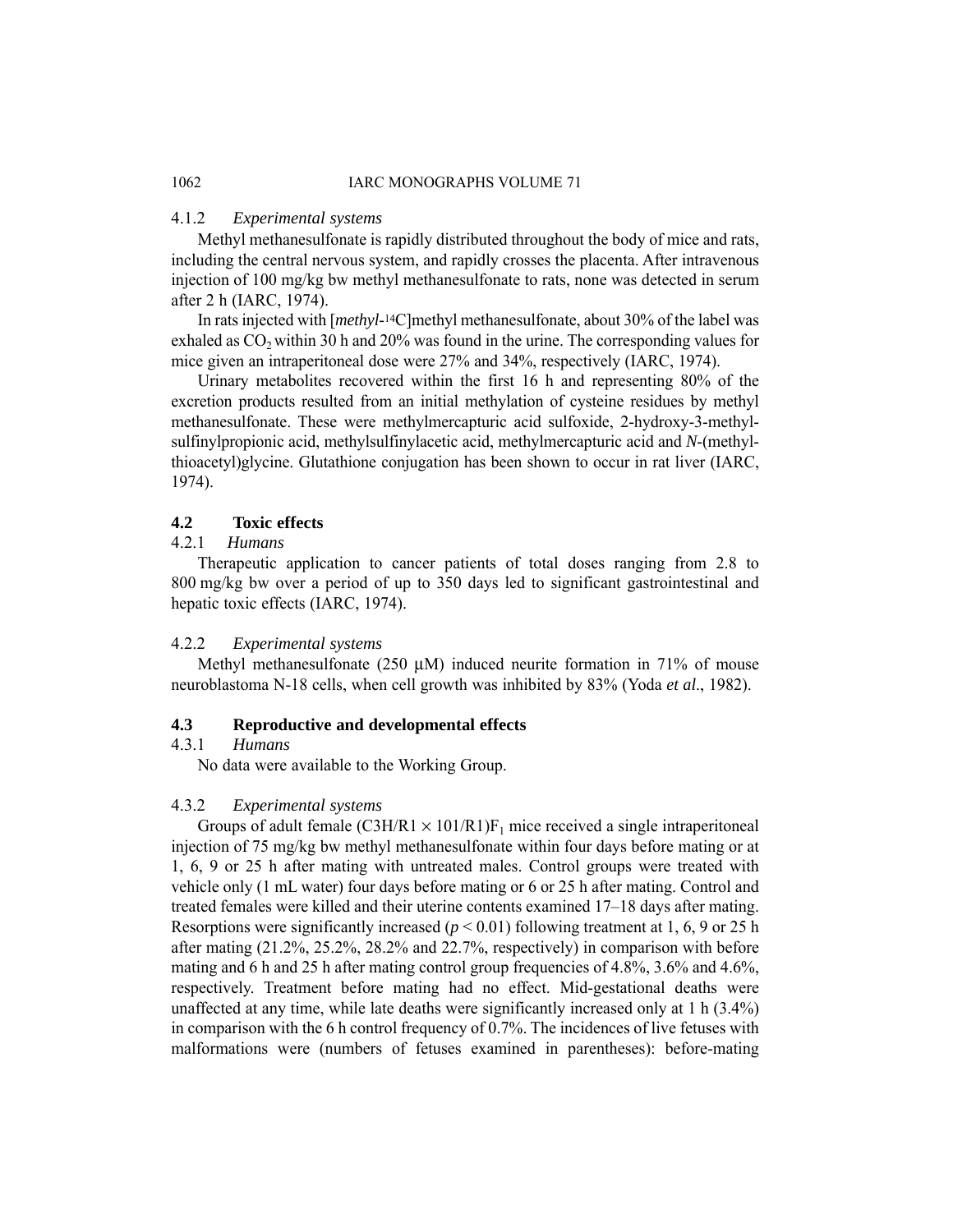control, 1.0% (298); treated, 0.0% (292); 1 h treated, 4.4% (411); 6 h after mating control, 0.8% (392); 6 h treated, 3.8% (448); 9 h treated, 3.6% (249); 25 h after mating control, 0.6% (350); 25 h treated, 2.6% (546). By comparison with other alkylating agents with similar DNA-binding properties but different effects upon exposed zygotes, there appeared to be no site-specific alkylation product identifiable as the critical target (Generoso *et al*., 1991).

## **4.4 Genetic and related effects**

4.4.1 *Humans*

No data were available to the Working Group.

### 4.4.2 *Experimental systems* (see Table 1 for references)

Methyl methanesulfonate is a direct-acting alkylating agent that was active in all of the standard short-term tests for genetic and related effects *in vivo* and *in vitro*. It induced SOS response in the *umu* test using *Salmonella typhimurium* strain TA1535/pSK1002 and it induced mutations in strain TA100. In *Drosophila melanogaster*, somatic and sexlinked recessive lethal mutations were induced following exposure of adults or larvae to methyl methanesulfonate in their feed.

DNA damage was induced in rabbit alveolar macrophages *in vitro* and Clara cell cultures incubated with methyl methanesulfonate. DNA single-strand breaks and unscheduled DNA synthesis were induced in rat primary hepatocytes. Unscheduled DNA synthesis was also induced in rat tracheal epithelium, in Syrian hamster and mouse primary hepatocytes and in mouse epidermal keratinocytes *in vitro*. Methyl methanesulfonate induced gene mutations at the *hprt* locus in Chinese hamster ovary cells and lung V79 fibroblasts. One study reported gene mutation in V79 cells transfected with a retroviral vector carrying the *tag* gene of *Escherichia coli.* This gene encodes for 3 methyladenine DNA glycosylase I, which excises 3-alkyl-adenine. The results showed that the majority of the mutations induced by methyl methanesulfonate were GC→AT transitions. Gene mutations were induced at the *tk* locus in mouse lymphoma L5178Y cells, and ouabain-resistant mutants were induced in mouse C3H 10T½ and L5178Y cells *in vitro*. Methyl methanesulfonate increased the frequency of sister chromatid exchanges and chromosomal aberrations in Chinese hamster ovary and mouse lymphoma cells. It also induced micronuclei in mouse lymphoma cells in a single study. It induced morphological cell transformation in virally enhanced Syrian hamster ovary cell cultures but not in the same cell line without viral enhancement.

Methyl methanesulfonate induced DNA single-strand breaks and alkali-labile sites in human lymphocytes *in vitro*. It induced unscheduled DNA synthesis in human epidermal keratinocytes and in oral epithelial and fibroblast cell cultures. Methyl methanesulfonate induced gene mutations in human lymphoblasts at the *hprt* locus and sister chromatid exchanges and micronuclei in HepG2 human liver cells *in vitro*.

Methyl methanesulfonate induced DNA strand breaks in mouse kidney and spermatozoa and DNA fragmentation in rat brain cells following in-vivo treatment.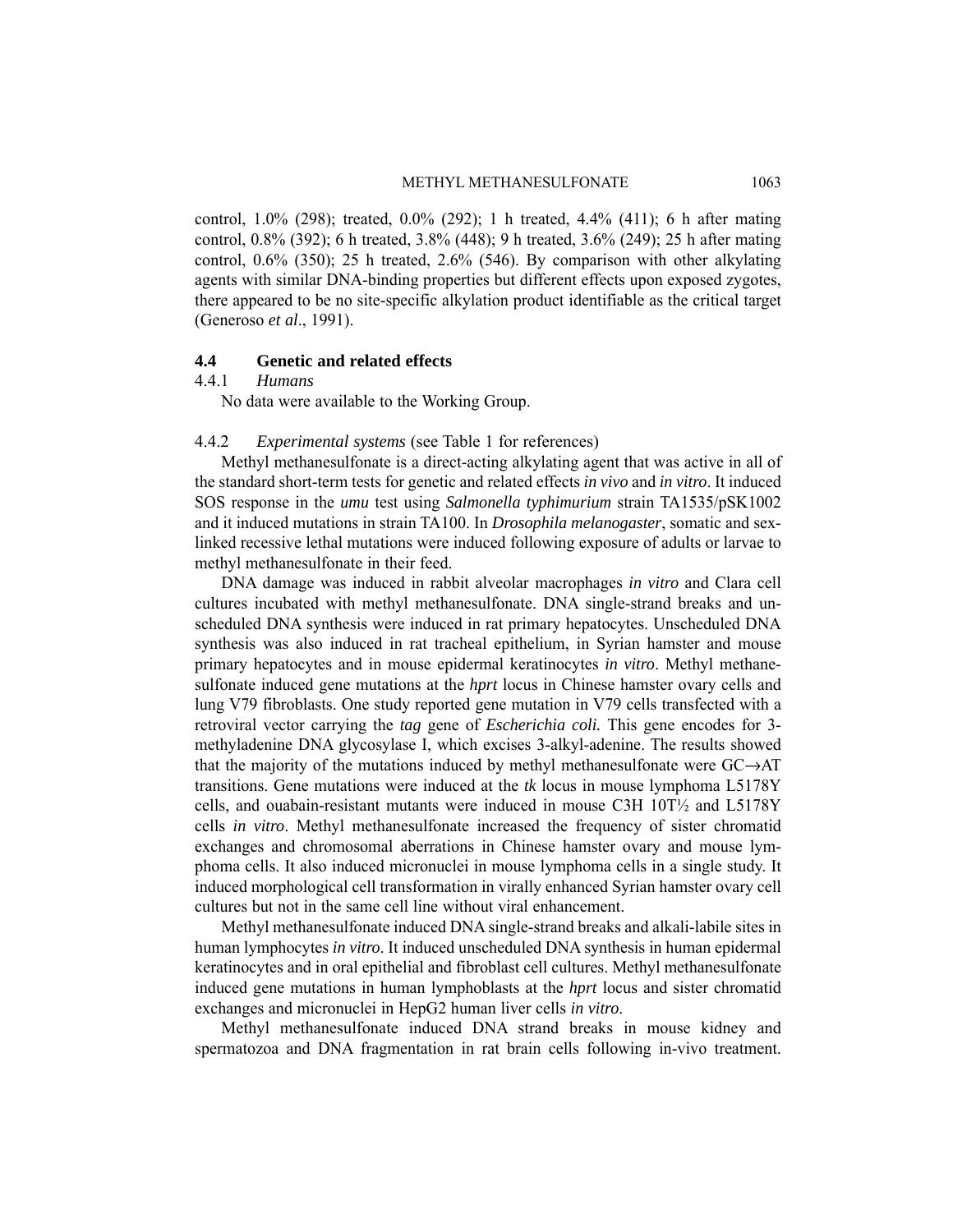| Test system                                                                    | Results <sup>a</sup>                                                                    |        | Dose <sup>b</sup>  | Reference                        |
|--------------------------------------------------------------------------------|-----------------------------------------------------------------------------------------|--------|--------------------|----------------------------------|
|                                                                                | Without<br>With<br>exogenous<br>exogenous<br>metabolic<br>metabolic<br>system<br>system |        | (LED or HID)       |                                  |
| PRB, Prophage, umu induction/SOS response/strand-breaks or cross-links         | $^{+}$                                                                                  | NT     | 27                 | Nakamura et al. (1987)           |
| SA0, Salmonella typhimurium TA100, reverse mutation                            | $+$                                                                                     | NT     | 280                | McCann et al. (1975)             |
| SA0, Salmonella typhimurium TA100, reverse mutation                            | $^{+}$                                                                                  | NT     | 500                | Bruce & Heddle (1979)            |
| SA0, Salmonella typhimurium TA100, reverse mutation                            | $^{+}$                                                                                  | $^{+}$ | 5                  | De Flora (1981)                  |
| SA0, Salmonella typhimurium TA100, reverse mutation                            | $^{+}$                                                                                  | NT     | 15                 | Eder et al. (1989)               |
| SA0, Salmonella typhimurium TA100, reverse mutation                            | $^{+}$                                                                                  | NT     | 100                | Koch et al. (1994)               |
| SA5, Salmonella typhimurium TA1535, reverse mutation                           |                                                                                         | NT     | 280                | McCann et al. (1975)             |
| SA5, Salmonella typhimurium TA1535, reverse mutation                           | $^{+}$                                                                                  | $^{+}$ | 5.                 | De Flora (1981)                  |
| SA5, Salmonella typhimurium TA1535, reverse mutation                           | $^{+}$                                                                                  | NT     | 330                | Eder et al. (1989)               |
| SA7, Salmonella typhimurium TA1537, reverse mutation                           |                                                                                         | $=$    | 150                | De Flora (1981)                  |
| SA8, Salmonella typhimurium TA1538, reverse mutation                           |                                                                                         | NT     | 280                | McCann et al. (1975)             |
| SA8, Salmonella typhimurium TA1538, reverse mutation                           |                                                                                         | Ξ.     | 150                | De Flora (1981)                  |
| SA9, Salmonella typhimurium TA98, reverse mutation                             |                                                                                         | NT     | 280                | McCann et al. (1975)             |
| SA9, Salmonella typhimurium TA98, reverse mutation                             |                                                                                         |        | 150                | De Flora (1981)                  |
| DMM, Drosophila melanogaster, somatic mutation                                 | $^+$                                                                                    |        | 10 ppm feed        | Mitchell et al. (1981)           |
| DMM, Drosophila melanogaster, somatic mutation                                 | $^{+}$                                                                                  |        | $275 \mu$ g/mL sol | Vogel & Zijlstra (1987)          |
| DMM, Drosophila melanogaster, somatic mutation                                 | $^{+}$                                                                                  |        | $275 \mu g/mL$ sol | Vogel (1989)                     |
| DMX, Drosophila melanogaster, sex-linked recessive lethal mutations            | $2^{\circ}$                                                                             |        | 550ppm feed        | Vogel & Zijlstra (1987)          |
| DMX, Drosophila melanogaster, sex-linked recessive lethal mutations            | $^{+}$                                                                                  |        | $22 \mu g/mL$ sol  | Vogel & Nivard (1997)            |
| DIA, DNA single-strand breaks, rat hepatocytes in vitro                        | $+$                                                                                     | NT     | 33                 | Sina et al. (1983)               |
| DIA, DNA damage, rabbit (macrophage, Clara and type II) lung cells<br>in vitro | $+$                                                                                     | NT     | 5                  | Becher et al. (1993)             |
| URP, Unscheduled DNA synthesis, rat primary hepatocytes in vitro               | $^{+}$                                                                                  | NT     | 11                 | Kornbrust & Barfknecht<br>(1984) |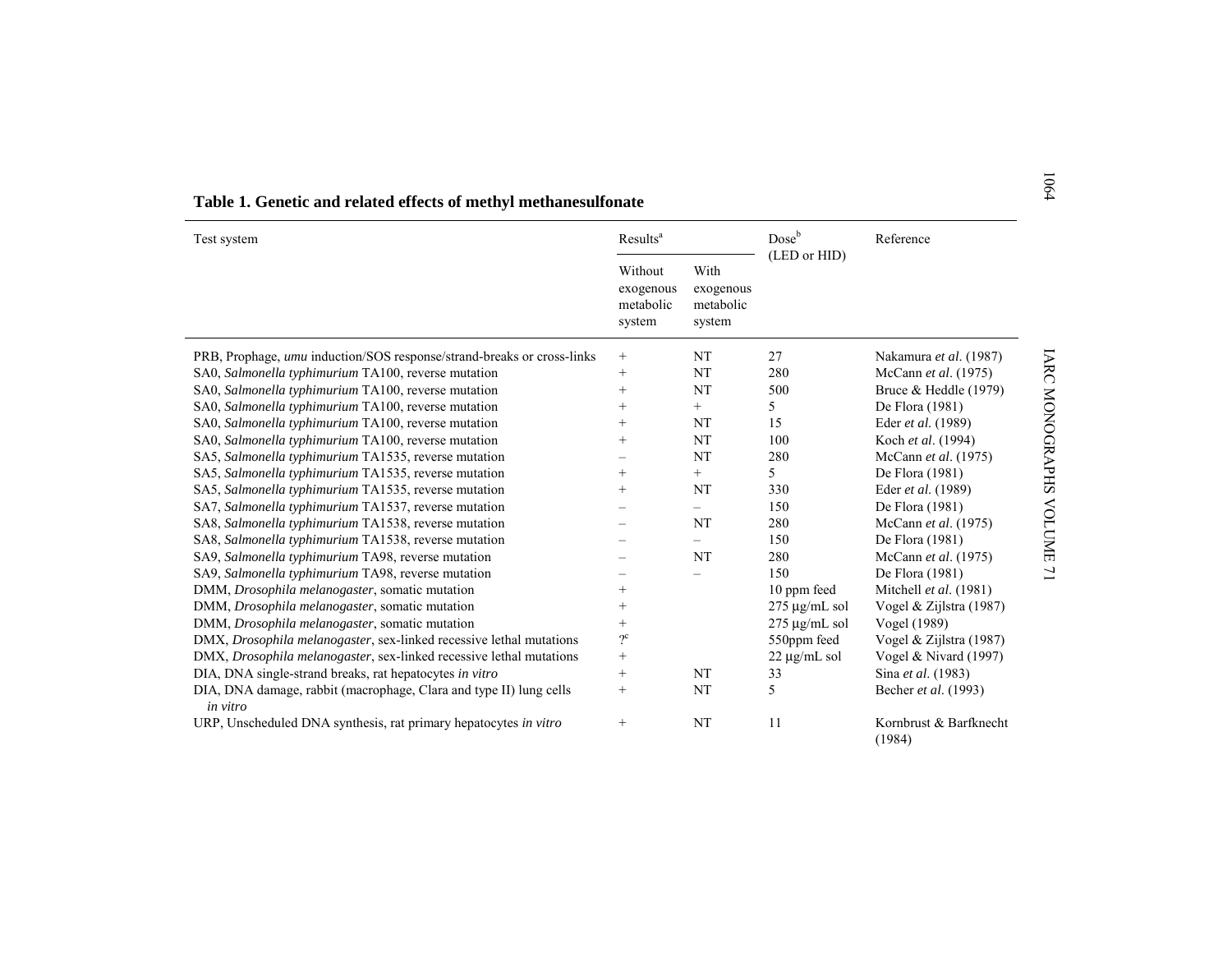# **Table 1 (contd)**

| Test system                                                                     | Results <sup>a</sup>                        |                                          | Doseb          | Reference                         |
|---------------------------------------------------------------------------------|---------------------------------------------|------------------------------------------|----------------|-----------------------------------|
|                                                                                 | Without<br>exogenous<br>metabolic<br>system | With<br>exogenous<br>metabolic<br>system | (LED or HID)   |                                   |
| UIA, Unscheduled DNA synthesis, male $B6C3F_1$ mouse hepatocytes<br>in vitro    | $\! + \!\!\!\!$                             | NT                                       | 80             | McQueen et al. (1983)             |
| UIA, Unscheduled DNA synthesis, male Syrian hamster hepatocytes<br>in vitro     | $\! + \!\!\!\!$                             | NT                                       | 80             | McQueen et al. (1983)             |
| UIA, Unscheduled DNA synthesis, Syrian hamster hepatocytes in vitro             | $\! + \!\!\!\!$                             | NT                                       | 11             | Kornbrust & Barfknecht<br>(1984)  |
| UIA, Unscheduled DNA synthesis, rat tracheal epithelium cells in vitro          | $\! + \!\!\!\!$                             | NT                                       | 11             | Doolittle & Butterworth<br>(1984) |
| UIA, Unscheduled DNA synthesis, mouse epidermal keratinocytes in vitro          |                                             | NT                                       | 0.1            | Sawyer et al. (1988)              |
| GCO, Gene mutation, Chinese hamster ovary cells, hprt locus in vitro            | $+$                                         | NT                                       | 5              | Couch et al. (1978)               |
| GCO, Gene mutation, Chinese hamster ovary cells, hprt locus in vitro            | $^{+}$                                      | NT                                       | 11             | Lee et al. (1986)                 |
| GCO, Gene mutation, Chinese hamster ovary cells, hprt locus in vitro            | $\! + \!\!\!\!$                             | NT                                       | 6              | Moore et al. (1989)               |
| GCO, Gene mutation, Chinese hamster ovary cells, hprt locus in vitro            | $+$                                         | NT                                       | 5              | Oberly et al. (1990)              |
| GCO, Gene mutation, Chinese hamster ovary cells, hprt locus in vitro            | $^{+}$                                      | NT                                       | 5              | Moore et al. (1991)               |
| G9H, Gene mutation, Chinese hamster lung V79 cells, hprt locus in vitro         | $^{(+)}$                                    | NT                                       | 50             | Nishi et al. (1984)               |
| G9H, Gene mutation, Chinese hamster lung V79 cells, hprt locus in vitro         | $^{+}$                                      | NT                                       | 175            | Slamenova et al. (1990)           |
| G5T, Gene mutation, mouse lymphoma L5178Y cells, tk locus in vitro              | $^{+}$                                      | $^{+}$                                   | 7.5            | Clive et al. (1979)               |
| G5T, Gene mutation, mouse lymphoma L5178Y cells, tk locus in vitro              | $+$                                         | NT                                       | 5              | Oberly et al. (1984)              |
| G5T, Gene mutation, mouse lymphoma L5178Y cells, tk locus in vitro              | $+$                                         | NT                                       | $\overline{4}$ | Moore et al. (1989)               |
| G5T, Gene mutation, mouse lymphoma L5178Y cells, tk locus in vitro              | $\! + \!\!\!\!$                             | NT                                       | 13.2           | Cole et al. (1990)                |
| G51, Gene mutation, mouse lymphoma L5178Y cells, hprt locus in vitro            | NT                                          | $^{+}$                                   | 7.5            | Clive et al. (1979)               |
| G51, Gene mutation, mouse lymphoma L5178Y cells, ouabain resistance<br>in vitro | $+$                                         | NT                                       | 13.2           | Cole et al. (1990)                |
| GIA, Gene mutation, mouse lymphoma LC98.16 cells, tk locus in vitro             | $\! + \!\!\!\!$                             | NT                                       | 7.5            | Blazak et al. (1986)              |
| GIA, Gene mutation, C3H10T1/2 mouse cells, ouabain resistance in vitro          | $^{(+)}$                                    | NT                                       | 120            | Smith et al. (1988)               |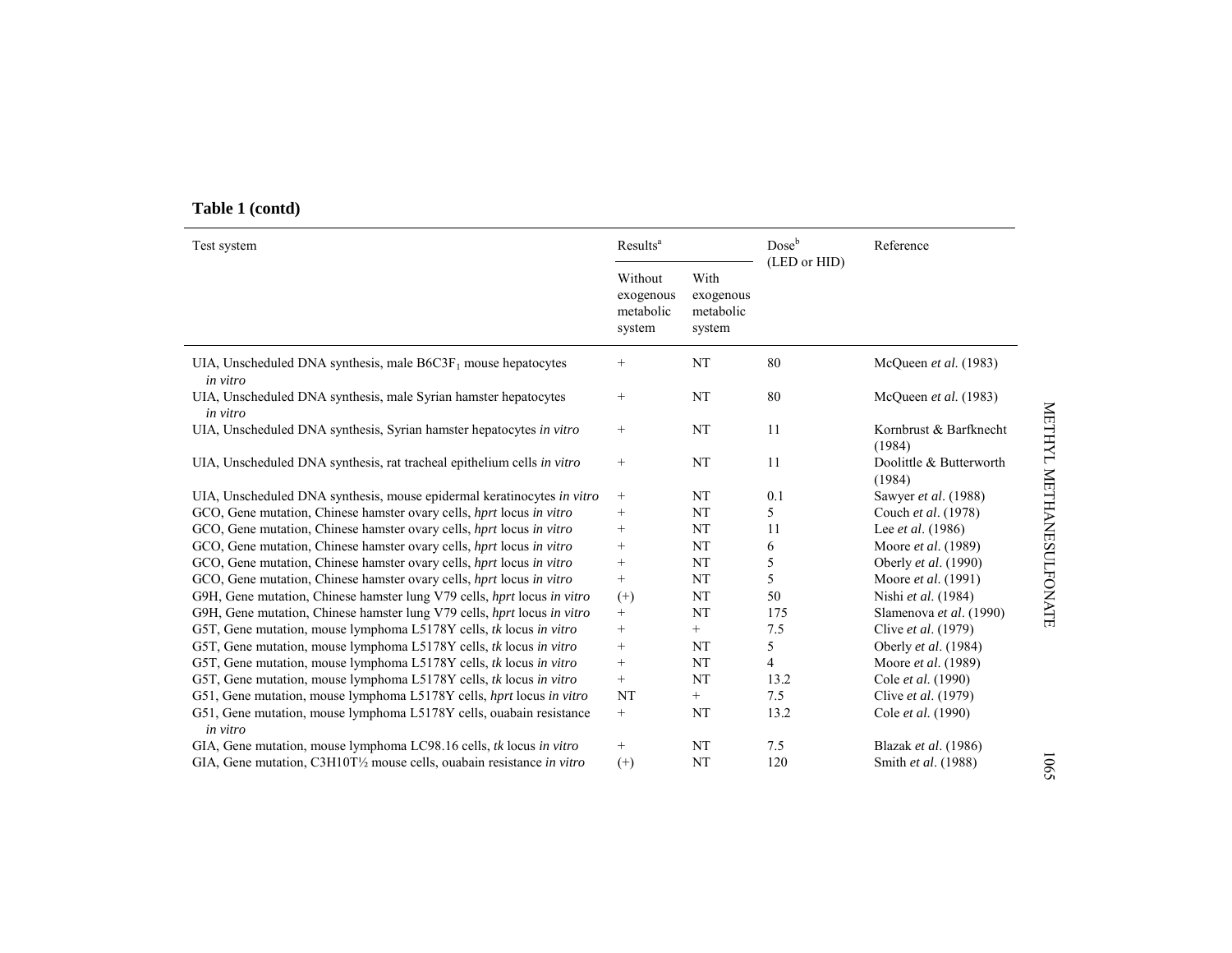|  | Table 1 (contd) |
|--|-----------------|
|  |                 |

| Test system                                                                        | Results <sup>a</sup>                        |                                          | Dose <sup>b</sup> | Reference                      |
|------------------------------------------------------------------------------------|---------------------------------------------|------------------------------------------|-------------------|--------------------------------|
|                                                                                    | Without<br>exogenous<br>metabolic<br>system | With<br>exogenous<br>metabolic<br>system | (LED or HID)      |                                |
| GIA, Gene mutation, Chinese hamster AS52/hprt cells, hprt locus in vitro           | $^{+}$                                      | NT                                       | 20                | Oberly et al. (1993)           |
| GIA, Gene mutation, Chinese hamster fibroblasts, hprt locus in vitro               | $+^d$                                       | NT                                       | 180               | Klungland et al. (1995)        |
| SIC, Sister chromatid exchange, Chinese hamster ovary cells in vitro               | $+$                                         | NT                                       | 7.4               | Natarajan et al. (1983)        |
| SIC, Sister chromatid exchange, Chinese hamster lung V79 cells in vitro            | $^+$                                        | NT                                       | 5                 | Nishi et al. (1984)            |
| SIC, Sister chromatid exchange, Chinese hamster ovary cells in vitro               | $^{+}$                                      | NT                                       | 5.5               | Lee et al. (1986)              |
| SIC, Sister chromatid exchange, Chinese hamster ovary cells in vitro               | $\! + \!\!\!\!$                             | NT                                       | 17.6              | Darroudi et al. (1989)         |
| SIM, Sister chromatid exchange, mouse fetal liver erythroblasts in vitro           | $\! + \!\!\!\!$                             | NT                                       | 5                 | Cole et al. (1983)             |
| SIT, Sister chromatid exchange, transformed cells (CHO 43-3B) in vitro             | $\! + \!\!\!\!$                             | NT                                       | 17.6              | Darroudi et al. (1989)         |
| MIA, Micronucleus test, mouse lymphoma L5178Y cells in vitro                       | $\! + \!\!\!\!$                             | <b>NT</b>                                | 13.2              | Cole et al. (1990)             |
| CIC, Chromosomal aberrations, Chinese hamster ovary cells in vitro                 | $^{+}$                                      | NT                                       | 22                | Natarajan et al. (1983)        |
| CIC, Chromosomal aberrations, Chinese hamster ovary cells in vitro                 | $^{+}$                                      | NT                                       | 11                | Lee <i>et al.</i> $(1986)$     |
| CIC, Chromosomal aberrations, Chinese hamster ovary cells in vitro                 |                                             | NT                                       | 44                | Darroudi et al. (1989)         |
| CIC, Chromosomal aberrations, Chinese hamster ovary cells in vitro                 | $^{+}$                                      | NT                                       | 33                | Lin et al. (1989)              |
| CIC, Chromosomal aberrations, Chinese hamster ovary cells in vitro                 | $+$                                         | NT                                       | 6                 | Moore et al. (1989)            |
| CIM, Chromosomal aberrations, mouse lymphoma L5178Y cells in vitro                 | $\! + \!\!\!\!$                             | NT                                       | 7.5               | Blazak et al. (1986)           |
| CIM, Chromosomal aberrations, mouse lymphoma L5178Y cells in vitro                 | $+$                                         | <b>NT</b>                                | $\overline{4}$    | Moore et al. (1989)            |
| CIT, Chromosomal aberrations, transformed cells (CHO 43-3B) in vitro               | $+$                                         | NT                                       | 17.6              | Darroudi et al. (1989)         |
| TCS, Cell transformation, Syrian hamster embryo cells, clonal assay                | $\overline{\phantom{0}}$                    | NT                                       | 330               | Dusinska & Slamenova<br>(1994) |
| T7S, Cell transformation, SA7/Syrian hamster embryo cells in vitro                 | $\qquad \qquad +$                           | NT                                       | 50                | Casto et al. (1979)            |
| DIH, DNA single-strand breaks/alkaline-labile sites, human lymphocytes<br>in vitro | $^{+}$                                      | NT                                       | 5.5               | Munzer et al. (1988)           |
| UIH, Unscheduled DNA synthesis, human oral epithelium and fibroblasts<br>in vitro  | $\qquad \qquad +$                           | NT                                       | 11                | Ide et al. (1982)              |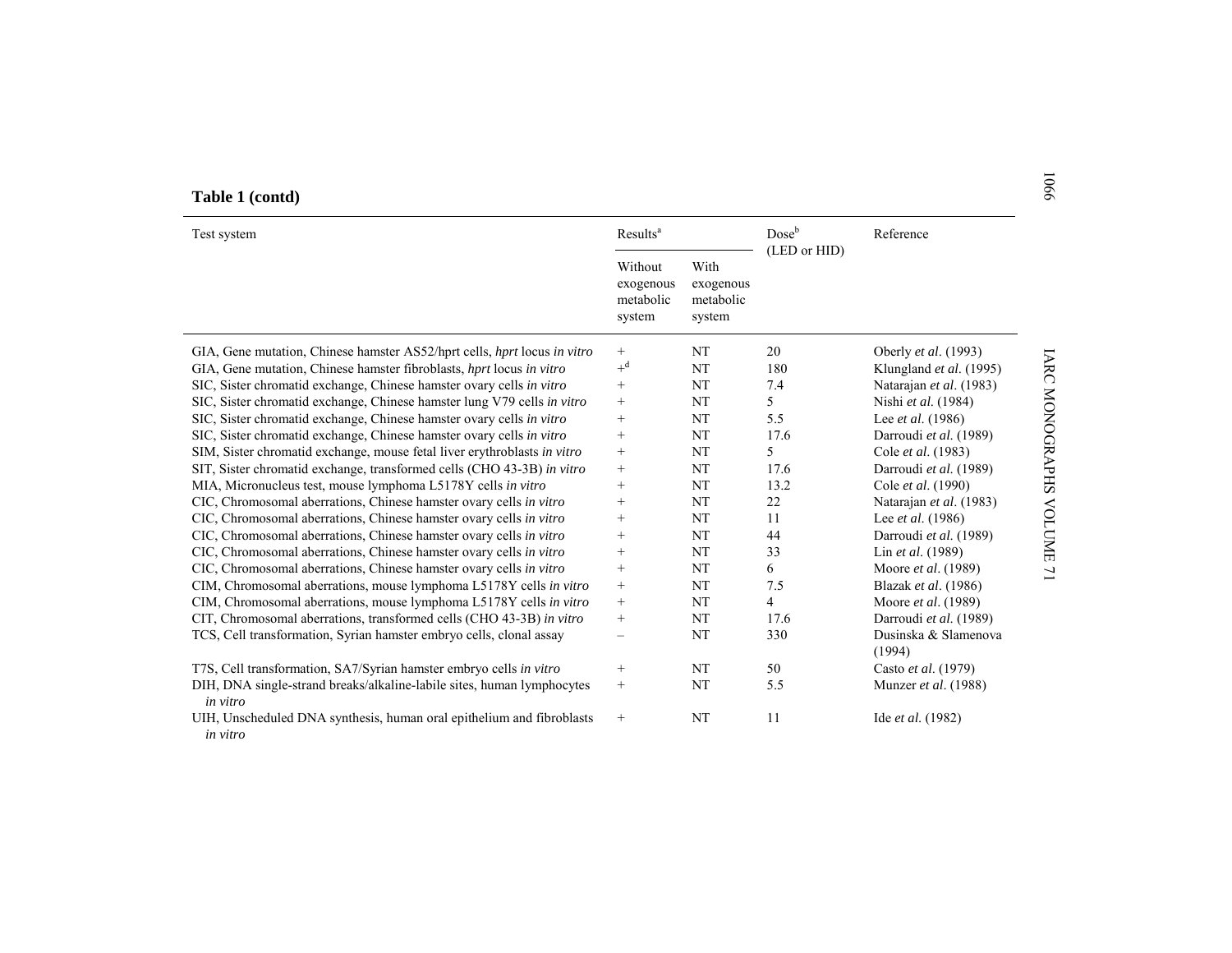# **Table 1 (contd)**

| Test system                                                                                        | Results <sup>a</sup>                        |                                          | $Dose^b$<br>(LED or HID) | Reference                         |                         |
|----------------------------------------------------------------------------------------------------|---------------------------------------------|------------------------------------------|--------------------------|-----------------------------------|-------------------------|
|                                                                                                    | Without<br>exogenous<br>metabolic<br>system | With<br>exogenous<br>metabolic<br>system |                          |                                   |                         |
| UIH, Unscheduled DNA synthesis, human epidermal keratinocytes in vitro                             | $\begin{array}{c} + \end{array}$            | NT                                       | 1.1                      | Lawrence & Benford<br>(1993)      |                         |
| GIH, Gene mutation, GM6804 human lymphoblasts, hprt locus in vitro                                 | $^{+}$                                      | NT                                       | 5                        | Aubrecht et al. (1995)            |                         |
| SIH, Sister chromatid exchange, human HepG2 liver cells in vitro                                   | $^{+}$                                      | NT                                       | 44                       | Natarajan & Darroudi<br>(1991)    | METHYL METHANESULFONATE |
| MIH, Micronucleus test, human HepG2 liver cells in vitro                                           | $^{+}$                                      | NT                                       | 88                       | Natarajan & Darroudi<br>(1991)    |                         |
| HMM, Host-mediated assay, <i>Escherichia coli</i> K-12 in NMRI mice in vivo                        | $\! + \!\!\!\!$                             |                                          | 83 po $\times$ 1         | Hellmer & Bolcsfoldi<br>(1992)    |                         |
| DVA, DNA single-strand breaks, NMRI mouse kidney in vivo                                           | $+$                                         |                                          | 33 ip $\times$ 1         | Solveig Walles &<br>Erixon (1984) |                         |
| DVA, DNA strand breaks, mouse spermatozoa in vivo                                                  | $^{+}$                                      |                                          | $10$ ip $\times 1$       | Sega et al. (1986)                |                         |
| DVA, DNA fragmentation, Sprague-Dawley rat brain in vivo                                           | $^+$                                        |                                          | 27.5 iv $\times$ 1       | Robbiano & Brambilla<br>(1987)    |                         |
| UVM, Unscheduled DNA synthesis, ICR mouse skin epithelial cells<br>in vivo                         | $\! + \!\!\!\!$                             |                                          | 6 sc $\times$ 1          | Ishikawa et al. (1982)            |                         |
| UVR, Unscheduled DNA synthesis, Fischer 344 rat kidney cells in vivo                               | $+^e$                                       |                                          | $100$ ip $\times$ 1      | Tyson & Mirsalis (1985)           |                         |
| UVR, Unscheduled DNA synthesis, Fischer 344 rat spermatocytes in vivo                              | $^{+}$                                      |                                          | $10$ ip $\times$ 1       | Bentley & Working<br>(1988)       |                         |
| GVA, Gene mutation, Fischer 344 rat fibroblasts, hprt locus in vivo                                |                                             |                                          | $100$ ip $\times 1$      | Khan $&$ Heddle (1991)            |                         |
| GVA, Gene mutation (lacI), male Big Blue™ mouse liver cells, in vivo                               | $\overline{\phantom{0}}$                    |                                          | $20$ ip $\times 21$      | Mirsalis et al. (1993)            |                         |
| GVA, Gene mutation (lacI or Dbl-1), male transgenic C57BL/6 mouse<br>intestinal epithelium in vivo | $+^{\rm f}$                                 |                                          | 100 ip/wk $\times$ 10    | Tao et al. (1993)                 |                         |
| GVA, Gene mutation (lacz), Muta™ Mouse germ cells in vivo                                          |                                             |                                          | 40 ip $\times$ 1         | Brooks & Dean (1997)              |                         |
| $GVA$ , Gene mutation ( <i>lacI</i> ), Big Blue <sup>TM</sup> mouse germ cells in vivo             |                                             |                                          | 40 ip $\times$ 1         | Gorelick et al. (1997)            | 1901                    |

METHYL METHANESULFONATE METHYL METHANESULFONATE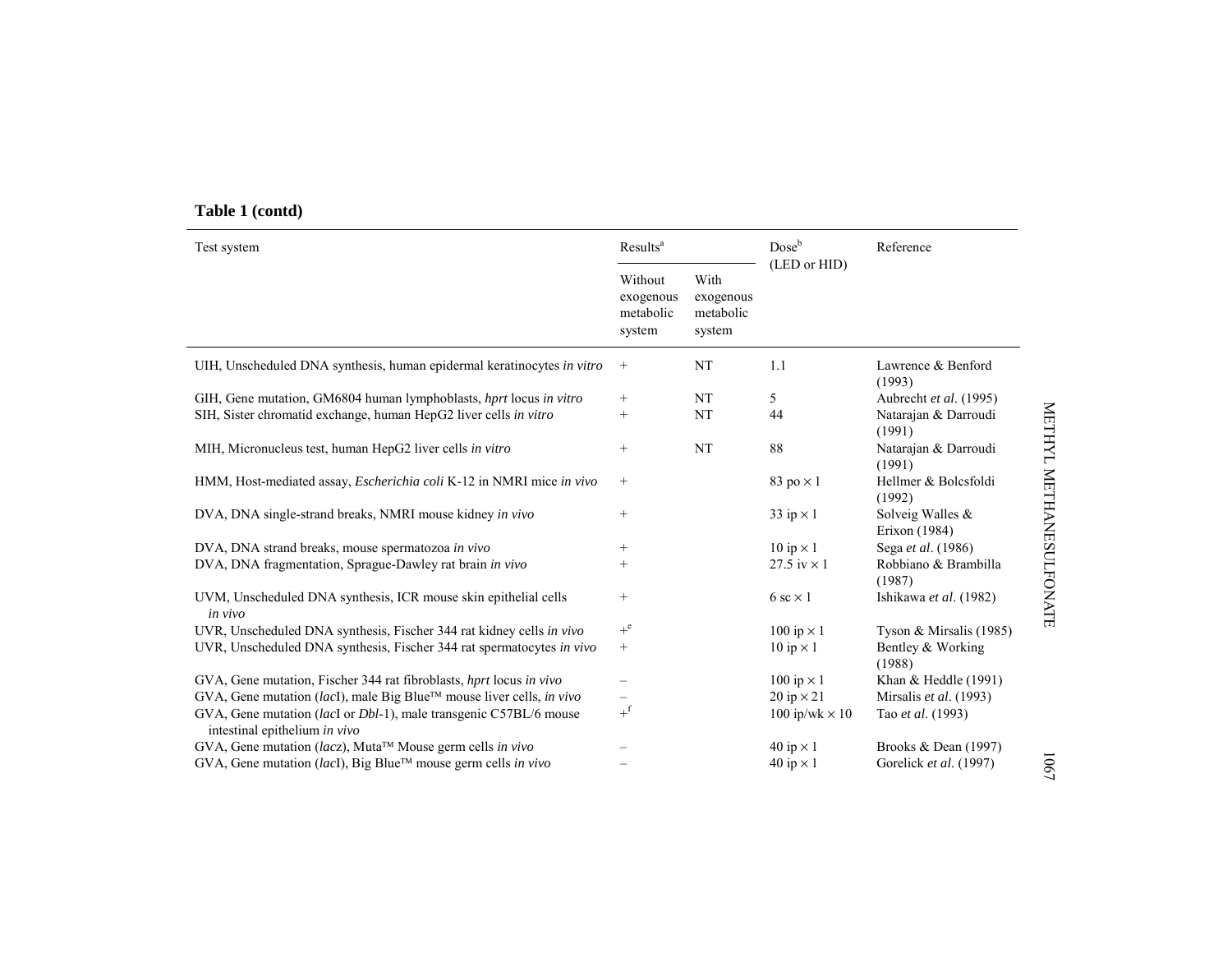| Table 1 (contd)                                                                                    |                                             |                                          |                             |                            | 8901                   |
|----------------------------------------------------------------------------------------------------|---------------------------------------------|------------------------------------------|-----------------------------|----------------------------|------------------------|
| Test system                                                                                        | Results <sup>a</sup>                        |                                          | Doseb<br>(LED or HID)       | Reference                  |                        |
|                                                                                                    | Without<br>exogenous<br>metabolic<br>system | With<br>exogenous<br>metabolic<br>system |                             |                            |                        |
| $GVA$ , Gene mutation (lacz), Muta <sup>TM</sup> Mouse germ cells in vivo                          |                                             |                                          | $80$ ip $\times$ 1          | Itoh et al. (1997)         |                        |
| $GVA$ , Gene mutation (lacz), male Muta <sup>TM</sup> Mouse, germ and bone-marrow<br>cells in vivo |                                             |                                          | 40 ip $\times$ 1            | Renault et al. (1997)      |                        |
| $GVA$ , Gene mutation (lacz), male Muta <sup>TM</sup> Mouse germ cells in vivo                     |                                             |                                          | 40 ip $\times$ 1            | Suzuki et al. (1997)       |                        |
| $GVA$ , Gene mutation (lacz), male Muta <sup>TM</sup> Mouse germ cells in vivo                     |                                             |                                          | 100 ip $\times$ 1           | Tinwell et al. (1997)      |                        |
| SLP, Mouse specific locus, postspermatogonia in vivo                                               | $^{(+)}$                                    |                                          | $7$ ip $\times$ 1           | Ehling (1978)              |                        |
| SLO, Mouse specific locus, other stages in vivo                                                    |                                             |                                          | 5.25 ip $\times$ 1          | Ehling (1978)              |                        |
| SVA, Sister chromatid exchange, fetal Porton albino mouse liver<br>erythroblasts in vivo           | $^{+}$                                      |                                          | $30$ ip $\times 1$          | Cole et al. (1983)         | <b>LARC MONOGRAPHS</b> |
| MVM, Micronucleus test, mouse erythroblasts in vivo                                                | $^{+}$                                      |                                          | $30$ ip $\times$ 1          | Jenssen & Ramel (1976)     |                        |
| MVM, Micronucleus test, $(C57BL/6 \times C3H/He)F_1$ mice in vivo                                  | $^{+}$                                      |                                          | 500 ip $\times$ 5           | Bruce & Heddle (1979)      |                        |
| MVM, Micronucleus test, fetal mouse liver erythroblasts in vivo                                    | $^{+}$                                      |                                          | $30$ ip $\times 1$          | Cole et al. (1982)         |                        |
| MVM, Micronucleus test, fetal Porton albino mouse liver erythroblasts<br>in vivo                   | $^{+}$                                      |                                          | $30$ ip $\times 1$          | Cole et al. (1983)         | <b>AOLUME</b>          |
| MVM, Micronucleus test, MS/Ae mouse erythrocytes in vivo                                           | $^{+}$                                      |                                          | 25 ip $\times$ 2            | Aeschbacher (1986)         | $\overline{L}$         |
| MVM, Micronucleus test, ddY mouse erythrocytes in vivo                                             | $^{+}$                                      |                                          | 46 inh 21 min<br>$\times 1$ | Odagiri et al. (1986)      |                        |
| MVM, Micronucleus test, MS/Ae and CD-1 mouse erythrocytes in vivo                                  | $^{+}$                                      |                                          | 40 ip $\times$ 1            | Tsuyoshi et al. (1989)     |                        |
| MVM, Micronucleus test, MS/Ae and CD-1 mouse erythrocytes in vivo                                  | $^{+}$                                      |                                          | $40 \text{ po} \times 1$    | Tsuyoshi et al. (1989)     |                        |
| MVM, Micronucleus test, female C57BL/6, DBA2 and BALB/c mouse<br>erythrocytes in vivo              | $\! + \!\!\!\!$                             |                                          | 25 ip $\times$ 1            | Sato et al. (1990)         |                        |
| MVM, Micronucleus test, NMRI mice (during skin carcinogenesis) in vivo                             | $^{+}$                                      |                                          | 450 skin $\times$ 1         | Haesen et al. (1993)       |                        |
| MVM, Micronucleus test, Big Blue™ mouse peripheral blood in vivo                                   | $^{+}$                                      |                                          | 40 ip $\times$ 1            | Gorelick et al. (1997)     |                        |
| MVM, Micronucleus test, Muta™ Mouse reticulocytes in vivo                                          | $^{+}$                                      |                                          | 40 ip $\times$ 1            | Suzuki et al. (1997)       |                        |
| MVR, Micronucleus test, Wistar rat hepatocytes in vivo                                             |                                             |                                          | $80$ ip $\times$ 1          | Tates <i>et al.</i> (1986) |                        |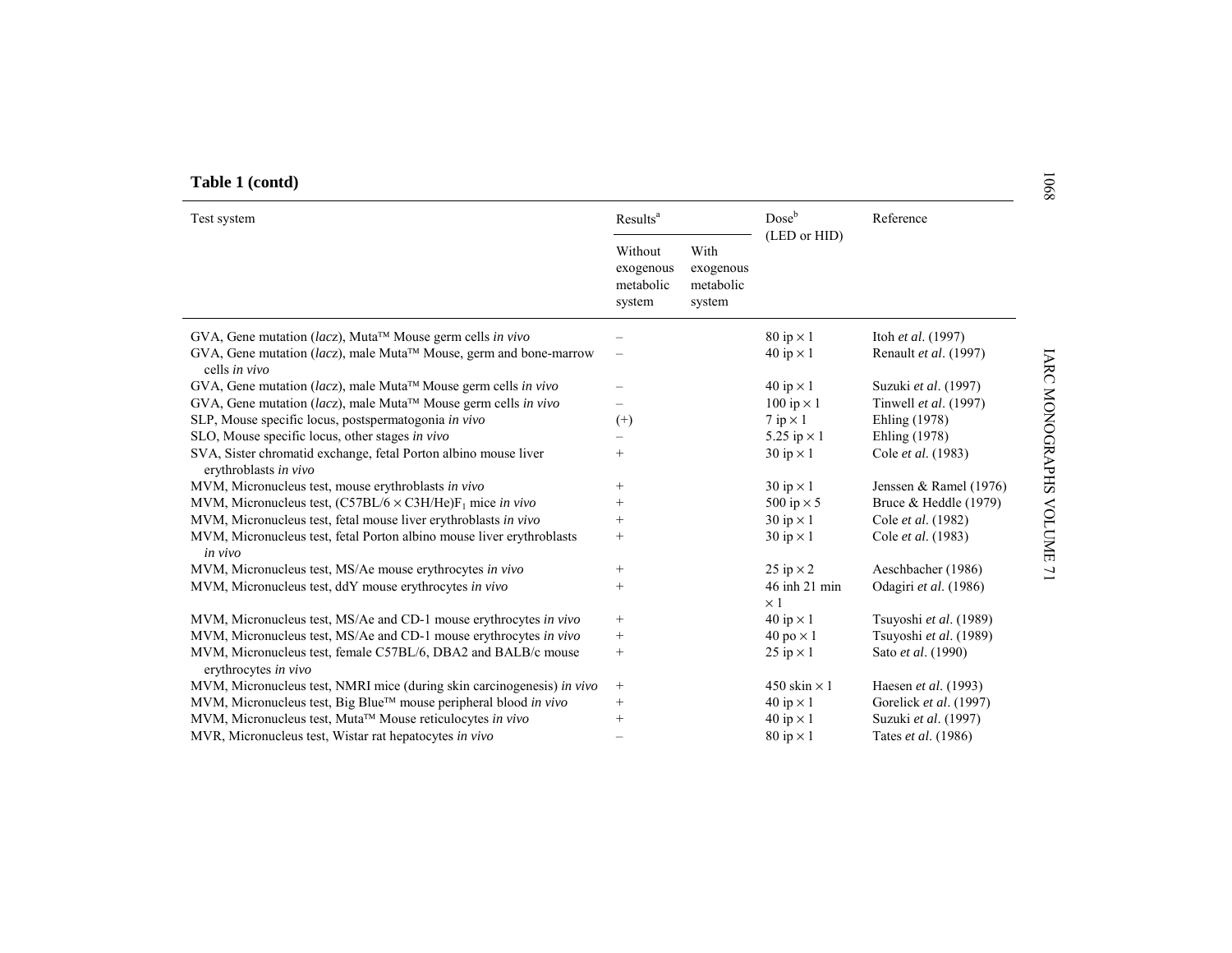| Table 1 (contd) |  |
|-----------------|--|
|-----------------|--|

| Test system                                                                                  |                                             | Results <sup>a</sup>                     |                     | Reference                      |
|----------------------------------------------------------------------------------------------|---------------------------------------------|------------------------------------------|---------------------|--------------------------------|
|                                                                                              | Without<br>exogenous<br>metabolic<br>system | With<br>exogenous<br>metabolic<br>system | (LED or HID)        |                                |
| MVR, Micronucleus test, Wistar rat hepatocytes in vivo                                       | $+$ g                                       |                                          | $10$ ip $\times 1$  | Tates & den Engelse<br>(1989)  |
| MVR, Micronucleus test, Fischer rat lung cells in vivo                                       | $\! + \!\!\!\!$                             |                                          | 50 ip $\times$ 1    | Khan & Heddle (1991)           |
| CBA, Chromosomal aberrations, female C57BL mouse bone marrow<br>in vivo                      | $^{+}$                                      |                                          | 120 ip $\times$ 1   | Frei & Venitt $(1975)$         |
| CVA, Chromosomal aberrations, female NMRI mouse epidermal cells<br>in vivo                   | $^{+}$                                      |                                          | 440 skin $\times$ 1 | Furstenberger et al.<br>(1989) |
| CCC, Chromosomal aberrations, mouse spermatocytes in vivo                                    | $\! + \!\!\!\!$                             |                                          | $30$ ip $\times$ 1  | Moutschen (1969)               |
| CGC, Chromosomal aberrations, mouse spermatogonia treated in vivo,<br>spermatocytes observed |                                             |                                          | 50 ip $\times$ 1    | Leonard & Linden<br>(1972)     |
| COE, Chromosomal aberrations, CD1/CR mouse oocytes or embryos<br>in vivo                     | $^{+}$                                      |                                          | $50$ iv $\times$ 1  | Brewen et al. (1975)           |
| COE, Chromosomal aberrations, NMRI mouse oocytes or embryos in vivo                          | $^{+}$                                      |                                          | 25 ip $\times$ 1    | Braun et al. (1986)            |
| DLM, Dominant lethal test, male mice                                                         | $^+$                                        |                                          | 50 ip $\times$ 1    | Partington & Bateman<br>(1964) |
| DLM, Dominant lethal test, male mice                                                         | $^+$                                        |                                          | 50 ip $\times$ 1    | Ehling et al. (1968)           |
| DLM, Dominant lethal test, mice                                                              | $^{+}$                                      |                                          | $30$ ip $\times 1$  | Moutschen (1969)               |
| DLM, Dominant lethal test, mice                                                              | $^+$                                        |                                          | 50 ip $\times$ 1    | Beliles et al. (1973)          |
| DLM, Dominant lethal test, male albino mice                                                  | $^{+}$                                      |                                          | 12.5 ip $\times$ 1  | Arnold et al. (1976)           |
| DLM, Dominant lethal test, male CD1 mice                                                     | $^{+}$                                      |                                          | $20$ ip $\times$ 1  | Dean & Johnstone<br>(1977)     |
| DLM, Dominant lethal test, male $(101 \times C3H)F_1$ mice                                   | $^{+}$                                      |                                          | $10$ ip $\times 1$  | Ehling (1977)                  |
| DLM, Dominant lethal test, male NMRI mice                                                    | $^{+}$                                      |                                          | $40$ ip $\times$ 1  | Lang & Adler $(1977)$          |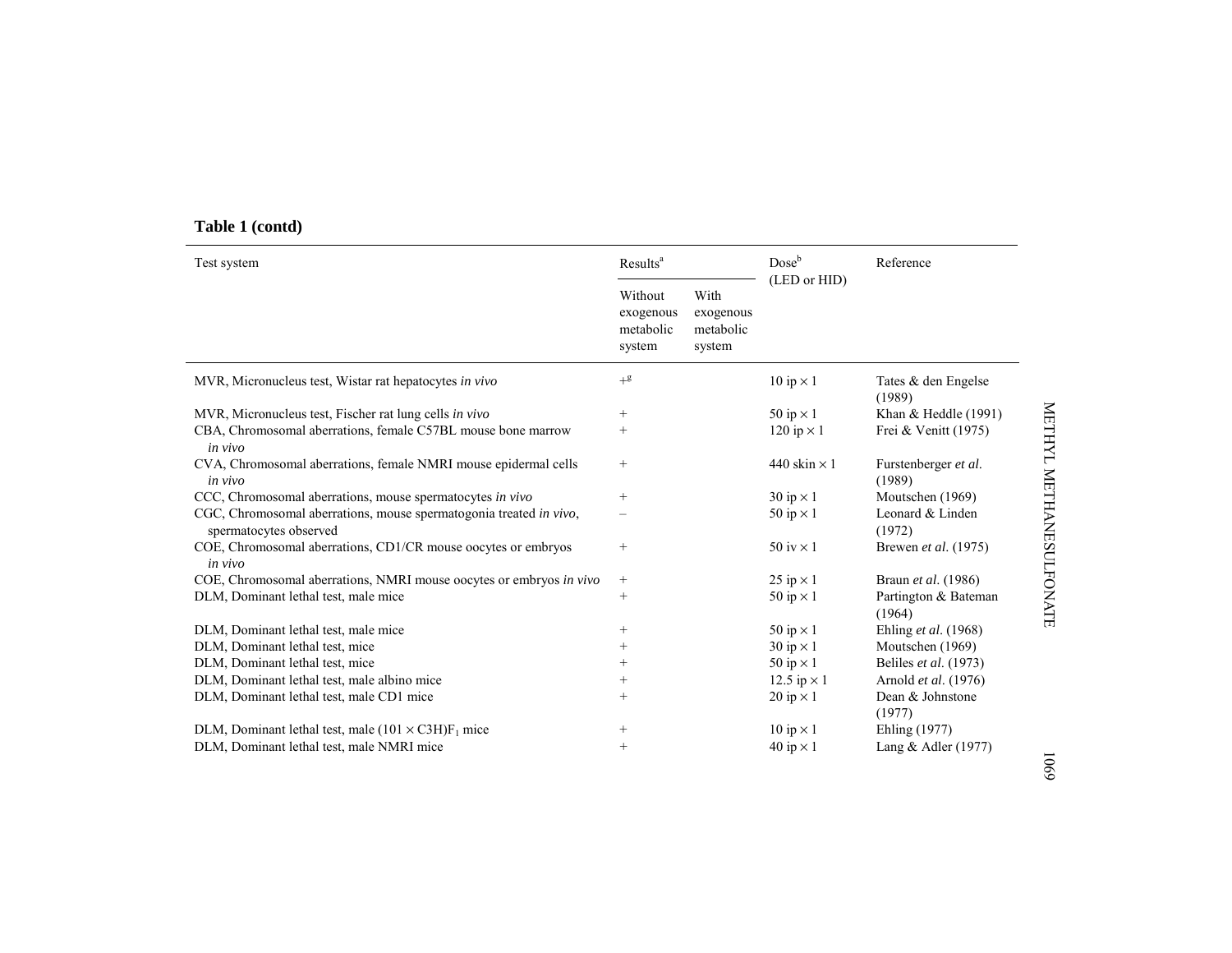| Table 1 (contd) |  |
|-----------------|--|
|-----------------|--|

| Table 1 (contd)                                                                                                                                                                                                                                                                                                                                                                                                                                                                                                                                                                                               |                                             |                                          |                                        |                                       |
|---------------------------------------------------------------------------------------------------------------------------------------------------------------------------------------------------------------------------------------------------------------------------------------------------------------------------------------------------------------------------------------------------------------------------------------------------------------------------------------------------------------------------------------------------------------------------------------------------------------|---------------------------------------------|------------------------------------------|----------------------------------------|---------------------------------------|
| Test system                                                                                                                                                                                                                                                                                                                                                                                                                                                                                                                                                                                                   | Results <sup>a</sup>                        |                                          | $Dose^b$                               | Reference                             |
|                                                                                                                                                                                                                                                                                                                                                                                                                                                                                                                                                                                                               | Without<br>exogenous<br>metabolic<br>system | With<br>exogenous<br>metabolic<br>system | (LED or HID)                           |                                       |
| MHT, Mouse heritable translocation test<br>MHT, Mouse heritable translocation test                                                                                                                                                                                                                                                                                                                                                                                                                                                                                                                            | $^+$                                        |                                          | 40 ip $\times$ 1<br>$20$ ip $\times$ 1 | Lang $&$ Adler (1977)<br>Adler (1980) |
| $a$ <sup>4</sup> +, positive; (+), weakly positive; -, negative; NT, not tested; ?, inconclusive<br><sup>b</sup> LED, lowest effective dose; HID, highest ineffective dose; in-vitro tests, µg/mL; in-vivo tests, mg/kg bw/day; sol, solution; po, oral; ip, intra-<br>peritoneal; sc, subcutaneous; iv, intravenous; wk, week; inh, inhalation<br><sup>c</sup> Significant increase only with treatments of female larvae at the highest dose<br><sup>d</sup> Mutation frequency lower in cells transfected with E. coli tag-expressing vector (tag gene encodes 3-methyladenine DNA glycosylase I activity) |                                             |                                          |                                        |                                       |

e Negative for gavage treatment

<sup>f</sup>*Dbl-1* more sensitive than *lac*I; negative for both loci following acute exposure

<sup>g</sup> Rats received partial hepatectomy 17 h before treatment; bone marrow analysed 24 h after treatment. A weak positive response was also seen in hepatocytes two to three days after treatment.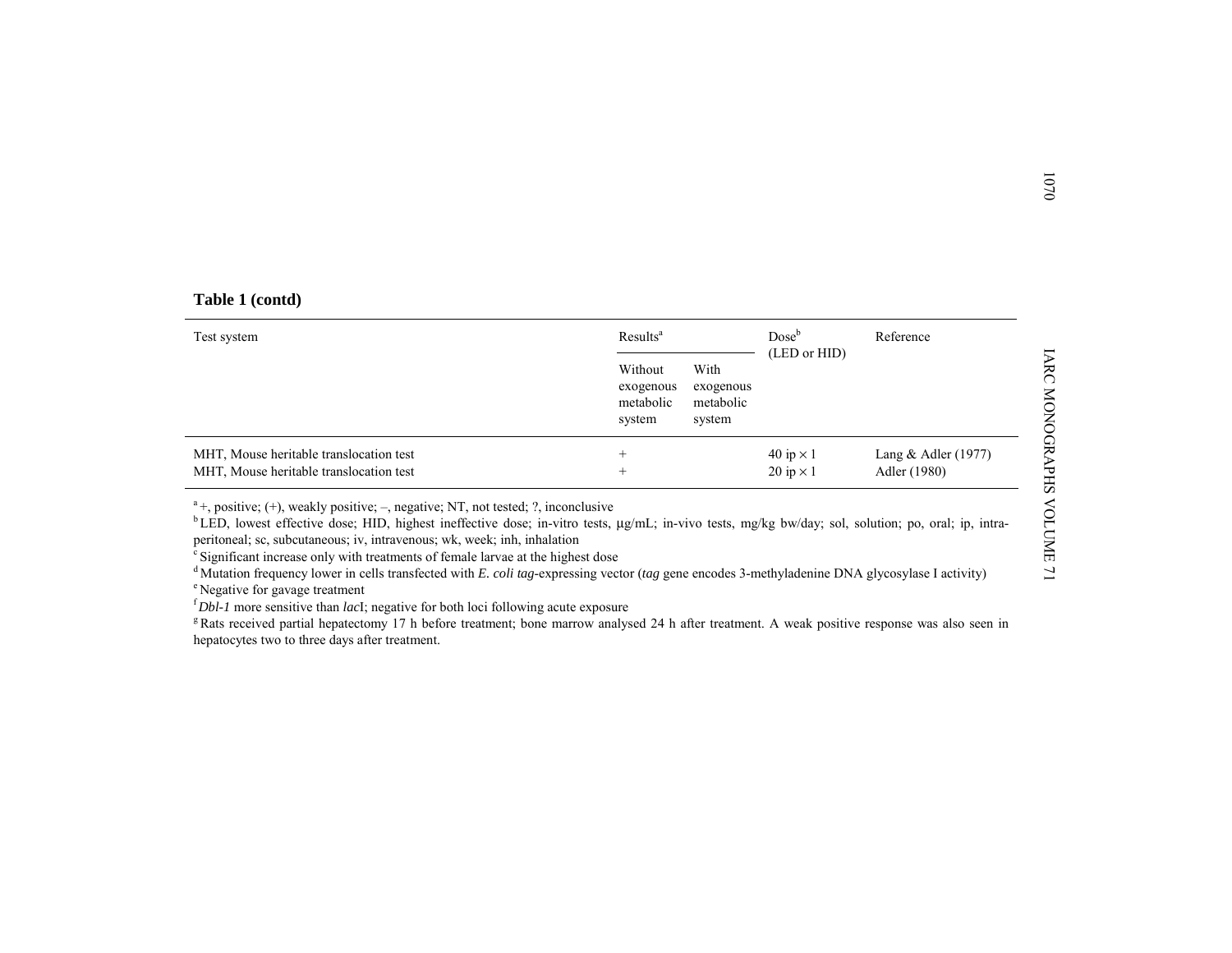#### METHYL METHANESULFONATE 1071

Unscheduled DNA synthesis was induced in mouse skin epithelium after a single subcutaneous injection of methyl methanesulfonate and in rat kidney cells and spermatocytes after a single intraperitoneal injection of this compound.

Methyl methanesulfonate did not induce mutations at the *hprt* locus in Fischer 344 rat fibroblasts *in vivo.* In a single study, it induced *lac*I and *Dbl*-1 mutations in intestinal epithelium of transgenic mice given 10 weekly injections but did not induce *lac*Z or *lac*I mutations in germ cells of transgenic mice from acute exposure studies. It increased the frequencies of micronuclei in mouse peripheral blood, skin keratinocytes and fetal liver erythrocytes and in rat hepatocytes and lung fibroblasts *in vivo*. It also induced sister chromatid exchanges in fetal mouse liver and chromosomal aberrations in mouse bone marrow and skin epidermal cells after a single intraperitoneal injection. Methyl methanesulfonate was not mutagenic to mouse germ cells: it induced specific locus mutations in only postspermatogonial stages, heritable translocations and chromosomal aberrations in spermatocytes and embryonic cells, and mouse dominant lethal mutations.

## **5. Summary of Data Reported and Evaluation**

#### **5.1 Exposure data**

Methyl methanesulfonate is a laboratory chemical that has been produced for research purposes. No information was available to the Working Group on potential human exposures.

#### **5.2 Human carcinogenicity data**

No data were available to the Working Group.

## **5.3 Animal carcinogenicity data**

Methyl methanesulfonate was tested in rats by inhalation exposure and by subcutaneous and intraperitoneal administration, producing nasal tumours, tumours of the nervous system and tumours at the injection site. In rats, it was carcinogenic after administration of a single dose as well as following prenatal exposure. Following instillation into the bladder of rats, it potentiated the effect of *N*-methyl-*N*-nitrosourea. In one study, following oral administration in mice, it increased the incidence of lung tumours and of lymphomas. A subsequent experiment with oral and intraperitoneal administration to mice failed to increase the incidence of lung adenomas in A/J mice. In a multistage mouse skin model, it was not an initiator but was found to be a stage I tumour promoter. It accelerated the occurrence of thymic lymphomas in AKR mice.

## **5.4 Other relevant data**

Methyl methanesulfonate caused an increased frequency of resorptions and congenital malformations after treatment of females 1–25 h after mating.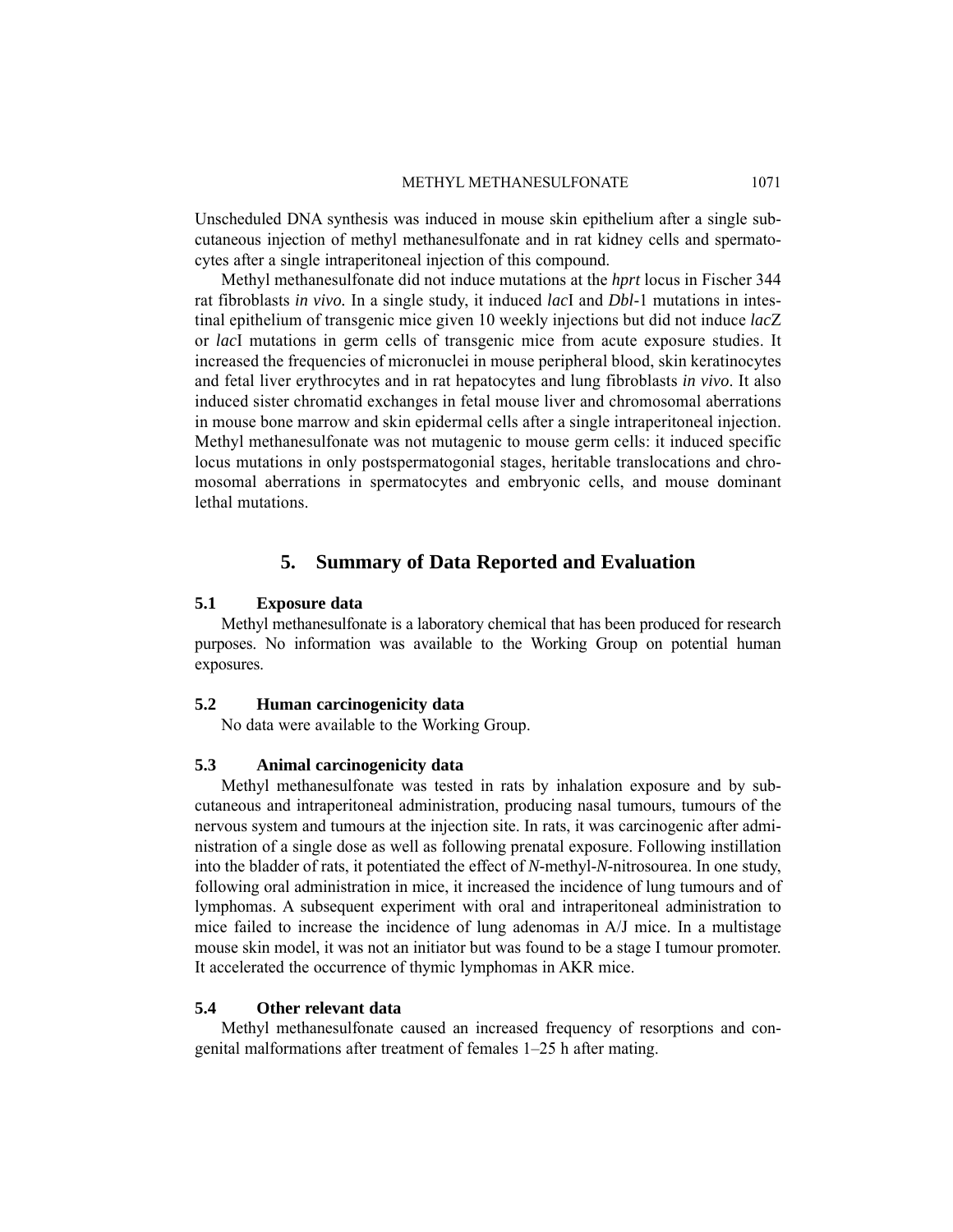Methyl methanesulfonate induced mouse germ cell mutations and chromosomal aberrations, and DNA damage, micronuclei, sister chromatid exchanges and chromosomal aberrations in somatic cells of rodents *in vivo*. It increased the frequency of DNA damage, gene mutation, sister chromatid exchanges and micronuclei in human and rodent cell cultures, as well as chromosomal aberrations in rodent cells *in vitro*. Methyl methanesulfonate induced somatic and sex-linked mutations in *Drosophila.* It induced DNA damage in *Escherichia coli* and was mutagenic in bacteria.

## **5.5 Evaluation**

No epidemiological data relevant to the carcinogenicity of methyl methanesulfonate were available.

There is *sufficient evidence* in experimental animals for the carcinogenicity of methyl methanesulfonate.

### **Overall evaluation**

Methyl methanesulfonate is *probably carcinogenic to humans (Group 2A)*.

In making the overall evaluation, the Working Group took into consideration that methyl methanesulfonate is a direct-acting methylating agent which is mutagenic in a wide range of in-vivo and in-vitro test systems.

# **6. References**

- Adler, I.-D. (1980) New approaches to mutagenicity studies in animals for carcinogenic and mutagenic agents. I. Modification of the heritable translocation test. *Teratog. Carcinog. Mutag.*, **1**, 75–86
- Aeschbacher, H.U. (1986) Rates of micronuclei induction in different mouse strains. *Mutat. Res.*, **164**, 109–115
- American Conference of Governmental Industrial Hygienists (1997) *1997 TLVs*® *and BEIs*®, Cincinnati, OH
- Arnold, D.W., Kennedy, G.L., Keplinger, M.L. & Calandra, J.C. (1976) Dominant lethal studies with alkylating agents: dose–response relationships. *Toxicol. appl. Pharmacol.*, **38**, 79–84
- Aubrecht, J., Rugo, R. & Schiestl, R.H. (1995) Carcinogens induce intrachromosomal recombination in human cells. *Carcinogenesis*, **16**, 2841–2846
- Becher, R., Låg, M., Schwarze, P.E., Brunborg, G., Søderlund, E.J. & Holme, J.A. (1993) Chemically induced DNA damage in isolated rabbit lung cells. *Mutat. Res.*, **285**, 303–311
- Beliles, R.P., Korn, N. & Benson, B.W. (1973) A comparison of the effects of methyl methanesulfonate in various reproductive toxicity screening tests. *Res. Comm. chem. Pathol. Pharmacol.*, **5**, 713–724
- Bentley, K.S. & Working, P.K. (1988) Activity of germ-cell mutagens and nonmutagens in the rat spermatocyte UDS assay. *Mutat. Res.*, **203**, 135–142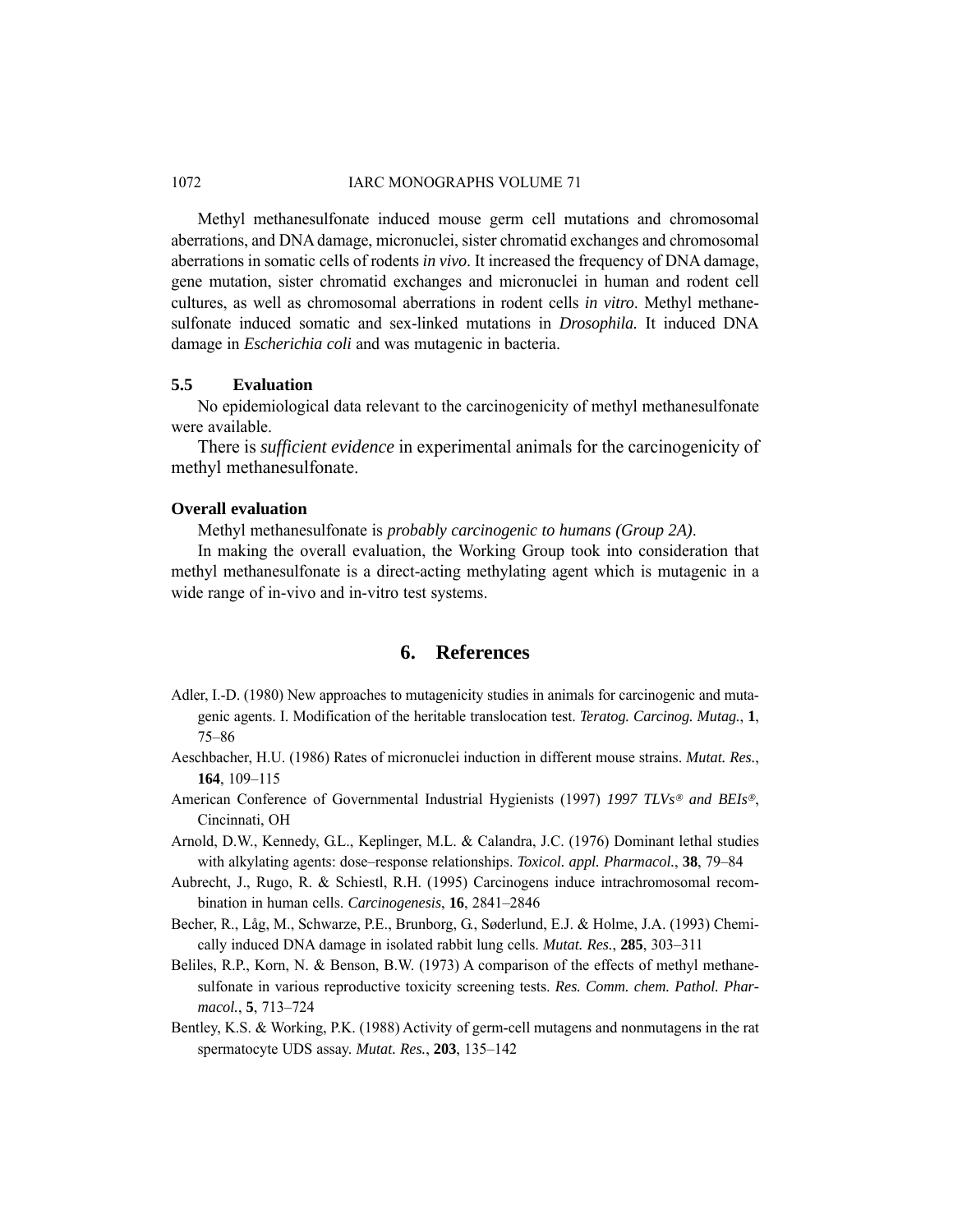- Blazak, W.F., Stewart, B.E., Galperin, I., Allen, K.L., Rudd, C.J., Mitchell, A.D. & Caspary, W.J. (1986) Chromosome analysis of trifluorothymidine-resistant L5178Y mouse lymphoma cell colonies. *Environ. Mutag.*, **8**, 229–240
- Braun, R., Huttner, E. & Schoneich, J. (1986) Transplacental genetic and cytogenetic effects of alkylating agents in the mouse. II. Induction of chromosomal aberrations. *Teratog. Carcinog. Mutag.*, **6**, 69–80
- Brewen, J.G., Payne, H.S., Jones, K.P. & Preston, R.J. (1975) Studies on chemically induced dominant lethality. I. The cytogenetic basis of MMS-induced dominant lethality in postmeiotic male germ cells. *Mutat. Res.*, **33**, 239–250
- Brooks, T.M. & Dean, S.W. (1997) The detection of gene mutation in the tubular sperm of Muta™ Mice following a single intraperitoneal treatment with methyl methanesulphonate or ethylnitrosourea. *Mutat. Res.*, **388**, 219–222
- Bruce, W.R. & Heddle, J.A. (1979) The mutagenic activity of 61 agents as determined by the micronucleus, *Salmonella*, and sperm abnormality assays. *Can. J. Genet. Cytol.*, **21**, 319–334
- Budavari, S., ed. (1996) *The Merck Index*, 12th Ed., Whitehouse Station, NJ, Merck & Co., p. 1040
- Casto, B.C., Miyagi, M., Meyer, J. & DiPaolo, J.A. (1979) Increased integration of viral genome following chemical and viral treatment of hamster embryo cells. *Chem.-biol. Interact.*, **25**, 255–269
- Chemical Information Services (1995) *Directory of World Chemical Producers 1995/96 Edition*, Dallas, TX, p. 468
- Clive, D., Johnson, K.O., Spector, J.F.S., Batson, A.G. & Brown, M.M.M. (1979) Validation and characterization of the L5178Y/TK(+/-) mouse lymphoma mutagen assay system. *Mutat. Res.*, **59**, 61–108
- Cole, R.J., Aghamohammadi, Z., Cole, J. & Henderson, L. (1982) Short-term tests for transplacentally active carcinogens. Multiple-dose regimes in the transplacental micronucleus test. *Mutat. Res.*, **105**, 115–120
- Cole, R.J., Cole, J., Henderson, L., Taylor, N.A., Arlett, C.F. & Regan, T. (1983) Short-term tests for transplacentally active carcinogens. A comparison of sister-chromatid exchange and the micronucleus test in mouse foetal liver erythroblasts. *Mutat. Res.*, **113**, 61–75
- Cole, J., Diot, M.C., Richmond, F.N. & Bridges, B.A. (1990) Comparative induction of gene mutations and chromosome damage by 1-methoxy-1,3,5-cycloheptatriene (MCHT). 2. Results using L5178Y mouse lymphoma cells to detect both gene and chromosome damage; validation with ionizing radiation, methyl methanesulphonate, ethyl methanesulphonate and benzo[*a*] pyrene. *Mutat. Res.*, **230**, 81–91
- Couch, D.B., Forbes, N.L. & Hsie, A.W. (1978) Comparative mutagenicity of alkylsulfate and alkanesulfonate derivatives in Chinese hamster ovary cells. *Mutat. Res.*, **57**, 217–224
- Darroudi, F., Natarajan, A.T. & Lohman, P.H.M. (1989) Cytogenetical characterization of UVsensitive repair-deficient CHO cell line 43-3B II. Induction of cell killing, chromosomal aberrations and sister-chromatid exchanges by 4NQO, mono- and bi-functional alkylating agents. *Mutat. Res.*, **212**, 103–112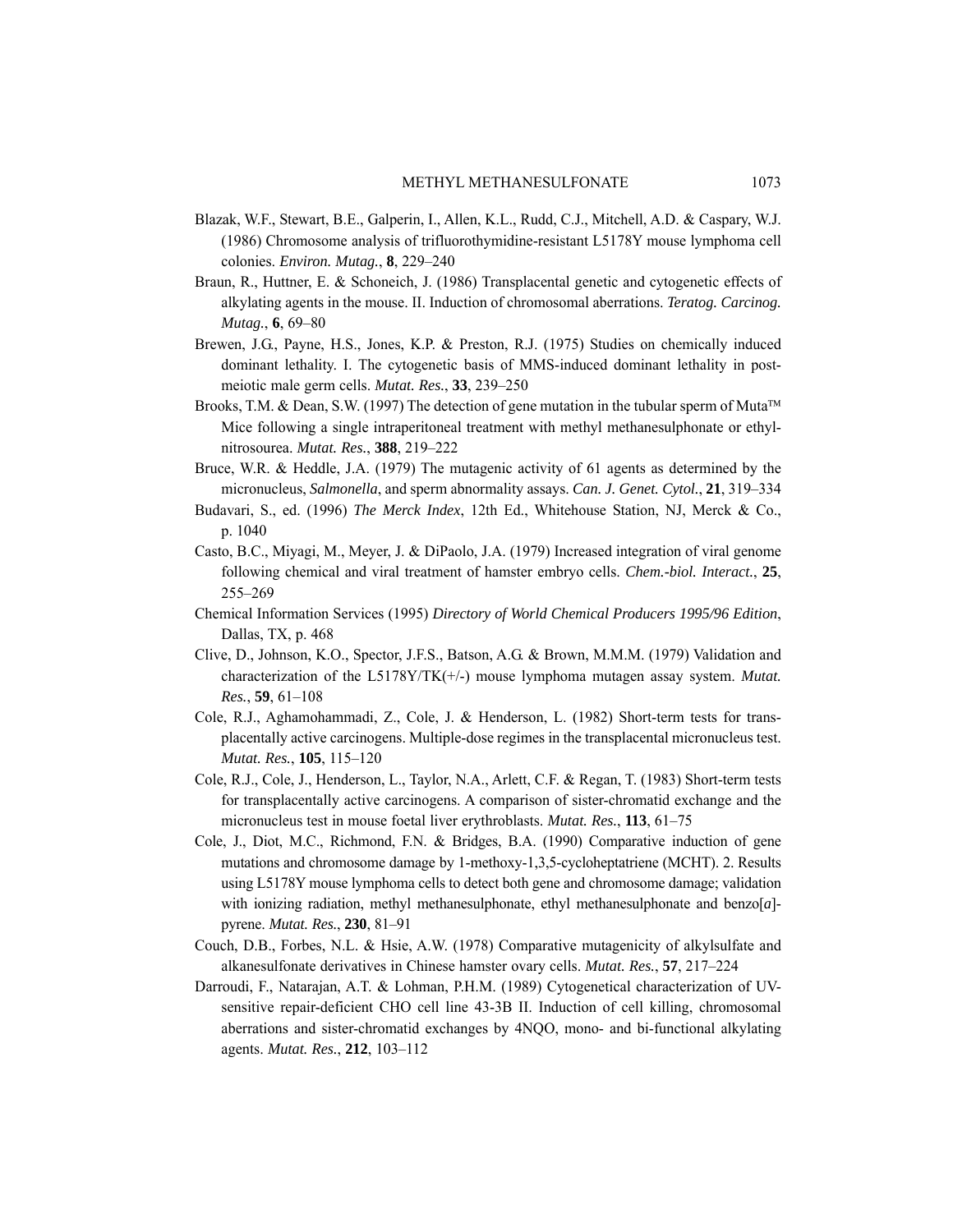- De Flora, S. (1981) Study of 106 organic and inorganic compounds in the *Salmonella*/microsome test. *Carcinogenesis*, **2**, 283–298
- Dean, B.J. & Johnstone, A. (1977) Dominant lethal assays in male mice: evaluation of experimental design, statistical methods and the sensitivity of Charles River (CD1) mice. *Mutat. Res.*, **42**, 269–278
- Doolittle, D.J. & Butterworth, B.E. (1984) Assessment of chemically-induced DNA repair in rat tracheal epithelial cells. *Carcinogenesis*, **5**, 773–779
- Dusinska, M. & Slamenova, D. (1994) Cytotoxicity versus transforming activity in chemically exposed Syrian hamster embryo cells. *Neoplasma*, **41**, 145–149
- Eder, E., Deininger, C. & Wiedenmann, M. (1989) Methyl methanesulphonate (MMS) is clearly mutagenic in *S. typhimurium* strain TA1535; a comparison with strain TA100. *Mutat. Res.*, **226**, 145–149
- Ehling, U.H. (1977) Dominant lethal mutations in male mice. *Arch. Toxicol.*, **38**, 1–11
- Ehling, U.H. (1978) Specific-locus mutations in mice. In: Hollaender, A. & de Serres, F.J., eds, *Chemical Mutagens: Principles and Methods for Their Detection*, Vol. 5, New York, Plenum Press, pp. 233–256
- Ehling, U.H., Cumming, R.B. & Malling, H.V. (1968) Induction of dominant lethal mutations by alkylating agents in male mice. *Mutat. Res.*, **5**, 417–428
- Frei, J.V. & Venitt, S. (1975) Chromosome damage in the bone marrow of mice treated with the methylating agents methyl methanesulphonate and *N*-methyl-*N*-nitrosourea in the presence or absence of caffeine, and its relationship with thymoma induction. *Mutat. Res.*, **29**, 89–96
- Fürstenberger, G., Schurich, B., Kaina, B., Petrusevska, R.T., Fusenig, N.E. & Marks, F. (1989) Tumor induction in initiated mouse skin by phorbol esters and methyl methanesulfonate: correlation between chromosomal damage and conversion ('stage I of tumor promotion') *in vivo*. *Carcinogenesis*, **10**, 749–752
- Generoso, W.M., Shourbaji, A.G., Piegorsch, W.W. & Bishop, J.B. (1991) Developmental response of zygotes exposed to similar mutagens. *Mutat. Res.*, **250**, 439–446
- Gorelick, N.J., Andrews, J.L., Gibson, D.P., Carr, G.J. & Aardema, M.J. (1997) Evaluation of *lac*I mutation in germ cells and micronuclei in peripheral blood after treatment of male *lac*I transgenic mice with ethylnitrosourea, isopropylmethane sulfonate or methylmethane sulfonate. *Mutat. Res.*, **388**, 187–195
- Haesen, S., Timmermans, M. & Kirsch-Volders, M. (1993) Induction of micronuclei and karyotype aberrations during in vivo mouse skin carcinogenesis. *Carcinogenesis*, **14**, 2319–2327
- Hellmér, L. & Bolcsfoldi, G. (1992) An evaluation of the *E. coli* K-12 *uvrB*/*recA* DNA repair hostmediated assay. II. In vivo results for 36 compounds tested in the mouse. *Mutat. Res.*, **272**, 161–173
- IARC (1974) *IARC Monographs on the Evaluation of Carcinogenic Risk of Chemicals to Man*, Vol. 7, *Some Anti-thyroid and Related Substances*, *Nitrofurans and Industrial Chemicals*, Lyon, pp. 253–260
- IARC (1987) *IARC Monographs on the Evaluation of Carcinogenic Risks to Humans*, Supplement 7, *Overall Evaluations of Carcinogenicity: An Updating of* IARC Monographs *Volumes 1 to 42*, Lyon, p. 66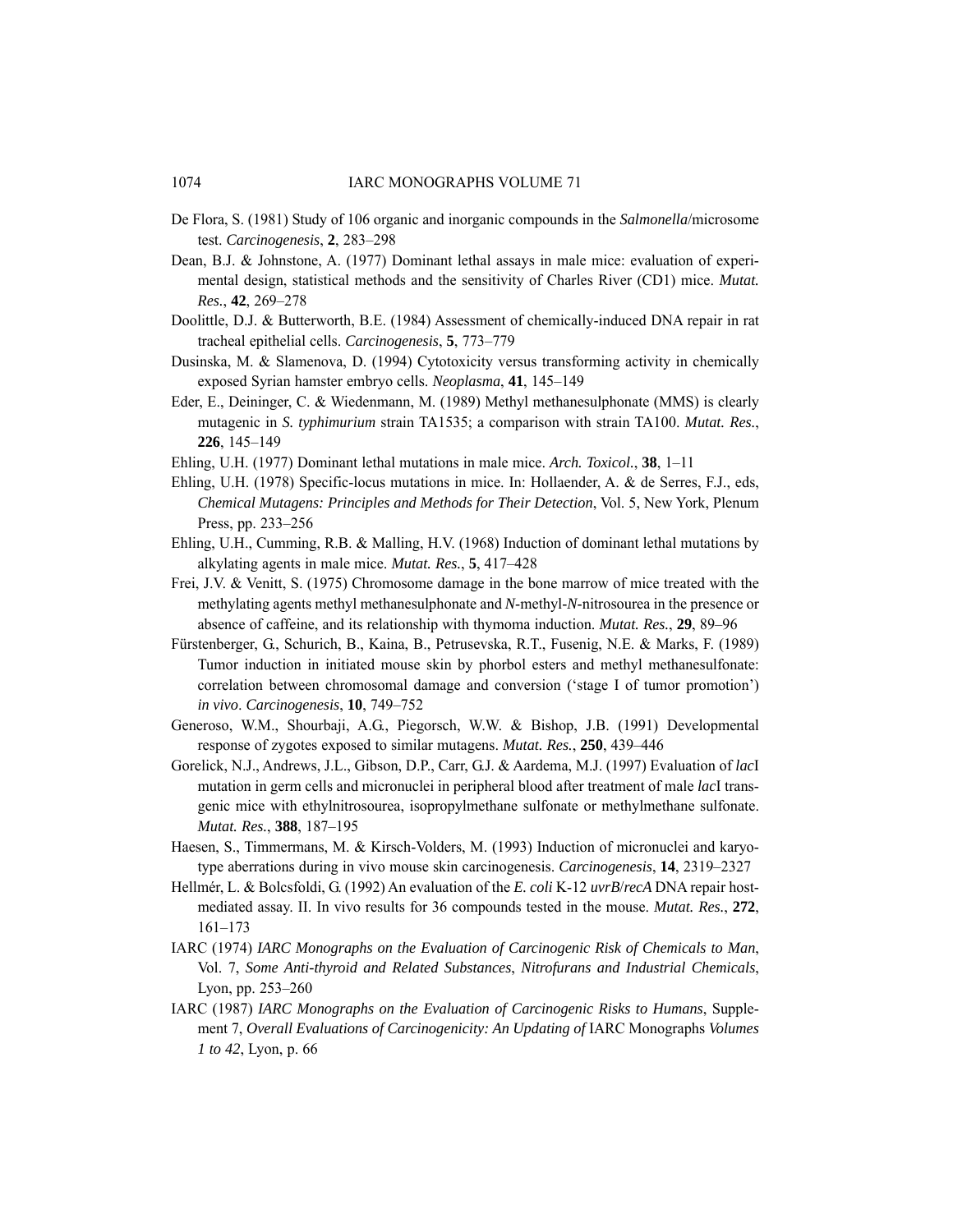- Ide, F., Ishikawa, T., Takagi, M., Umemura, S. & Takayama, S. (1982) Unscheduled DNA synthesis in human oral mucosa treated with chemical carcinogens in short-term organ culture. *J. natl Cancer Inst.*, **69**, 557–563
- Ishikawa, T., Kodama, K., Ide, F. & Takayama, S. (1982) Demonstration of in vivo DNA repair synthesis in mouse skin exposed to various chemical carcinogens. *Cancer Res.*, **42**, 5216– 5221
- Itoh, S., Miura, M. & Shimada, H. (1997) Germ cell mutagenesis in *lacZ* transgenic mice treated with methyl methanesulfonate. *Mutat. Res.*, **388**, 223–228
- Jenssen, A.G. & Ramel, C. (1976) Dose response at low doses of X-irradiation and MMS on the induction of micronuclei in mouse erythroblasts. *Mutat. Res.*, **41**, 311–320
- Khan, M.A. & Heddle, J.A. (1991) Chemical induction of somatic gene mutations and chromosomal aberrations in lung fibroblasts of rats. *Mutat. Res.*, **263**, 257–262
- Klungland, A., Laake, K., Hoff, E. & Seeberg, E. (1995) Spectrum of mutations induced by methyl and ethyl methanesulfonate at the *hprt* locus of normal and *tag* expressing Chinese hamster fibroblasts. *Carcinogenesis*, **16**, 1281–1285
- Koch, W.H., Henrikson, E.N., Kupchella, E. & Cebula, T.A. (1994) *Salmonella typhimurium* strain TA100 differentiates several classes of carcinogens and mutagens by base substitution specificity. *Carcinogenesis*, **15**, 79–88
- Kornbrust, D.J. & Barfknecht, T.R. (1984) Comparison of rat and hamster hepatocyte primary culture/DNA repair assays. *Environ. Mutag.*, **6**, 1–11
- Lang, R. & Adler, I.-D. (1977) Heritable translocation test and dominant-lethal assay in male mice with methyl methanesulfonate. *Mutat. Res.*, **48**, 75–88
- Lawrence, J.N. & Benford, D.J. (1993) Chemically-induced unscheduled DNA synthesis in cultures of adult human epidermal keratinocytes. *Mutat. Res.*, **291**, 105–115
- Lee, T., Wang-Wuu, S., Huang, R.Y., Lee, K.C.C. & Jan, K.Y. (1986) Differential effects of preand posttreatment of sodium arsenite on the genotoxicity of methyl methanesulfonate in Chinese hamster ovary cells. *Cancer Res.*, **46**, 1854–1857
- Leonard, A. & Linden, G. (1972) Observation of dividing spermatocytes for chromosome aberrations induced in mouse spermatogonia by chemical mutagens. *Mutat. Res.*, **16**, 297–300
- Lide, D.R., ed. (1997) *CRC Handbook of Chemistry and Physics*, 78th Ed., Boca Raton, FL, CRC Press, p. 3-207
- Lin, Y.-C., Ho, I.-C. & Lee, T.-C. (1989) Ethanol and acetaldehyde potentiate the clastogenicity of ultraviolet light, methyl methanesulfonate, mitomycin C and bleomycin in Chinese hamster ovary cells. *Mutat. Res.*, **216**, 93–99
- McCann, J., Spingarn, N.E., Kobori, J. & Ames, B.N. (1975) Detection of carcinogens as mutagens: bacterial tester strains with R factor plasmids. *Proc. natl Acad. Sci. USA*, **72**, 979–983
- McQueen, C.A., Kreiser, D.M. & Williams, G.M. (1983) The hepatocyte primary culture/DNA repair assay using mouse or hamster hepatocytes. *Environ. Mutag.*, **5**, 1–8
- Mirsalis, J.C., Provost, G.S., Matthews, C.D., Hamner, R.T., Schindler, J.E., O'Loughlin, K.G., MacGregor, J.T. & Short, J.M. (1993) Induction of hepatic mutations in *lac*I transgenic mice. *Mutagenesis*, **8**, 265–271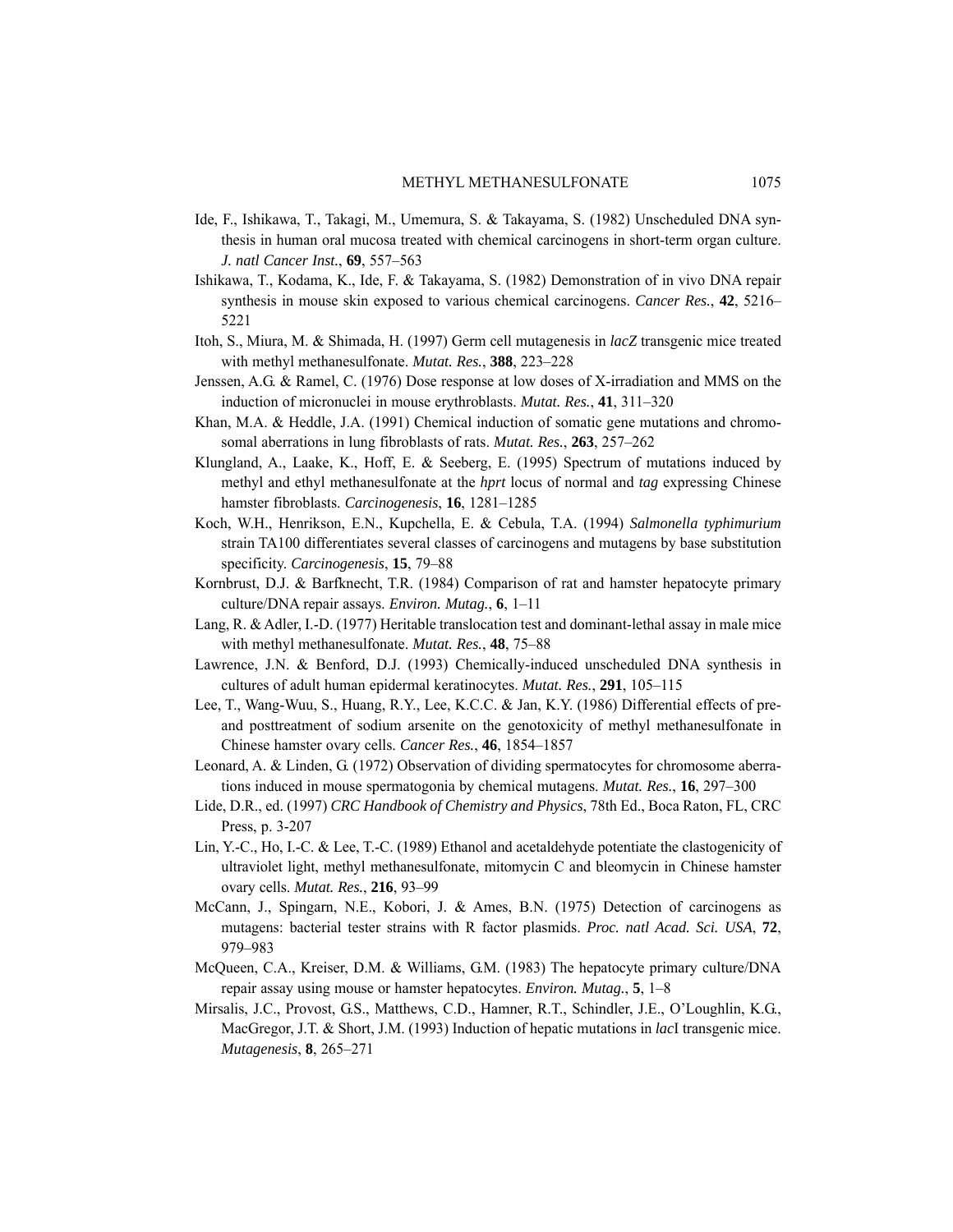- Mitchell, I.D., Gilbert, P.J., Brice, A.J. & White, D.J. (1981) Somatic eye mutation in *Drosophila melanogaster* as a short-term test for mutagens and carcinogens. *Carcinogenesis*, **2**, 783–786
- Moore, M.M., Harrington-Brock, K., Doerr, C.L. & Dearfield, K.L. (1989) Differential mutant quantitation at the mouse lymphoma *tk* and CHO *hgprt* loci. *Mutagenesis*, **4**, 394–403
- Moore, M.M., Parker, L., Huston, J., Harrington-Brock, K. & Dearfield, K.L. (1991) Comparison of mutagenicity results for nine compounds evaluated at the *hgprt* locus in the standard and suspension CHO assays. *Mutagenesis*, **6**, 77–85
- Moutschen, J. (1969) Mutagenesis with methyl methanesulfonate in mouse. *Mutat. Res.*, **8**, 581– 588
- Munzer, J.S., Jones, S.K., O'Neill, J.P., Hartshorn, J.N. & Robison, S.H. (1988) Detection of DNA damage and repair by alkaline elution using human lymphocytes. *Mutat. Res.*, **194**, 101–108
- Nakamura, S., Oda, Y., Shimada, T., Oki, I. & Sugimoto, K. (1987) SOS-inducing activity of chemical carcinogens and mutagens in *Salmonella typhimurium* TA1535/pSK1002: examination with 151 chemicals. *Mutat. Res.*, **192**, 239–246
- Natarajan, A.T. & Darroudi, F. (1991) Use of human hepatoma cells for in vitro metabolic activation of chemical mutagens/carcinogens. *Mutagenesis*, **6**, 399–403
- Natarajan, A.T., Tates, A.D., Meijers, M., Neuteboom, I. & de Vogel, N. (1983) Induction of sisterchromatid exchanges (SCEs) and chromosomal aberrations by mitomycin C and methyl methanesulfonate in Chinese hamster ovary cells. An evaluation of methodology for detection of SCEs and of persistent DNA lesions towards the frequencies of observed SCEs. *Mutat. Res.*, **121**, 211–223
- Nishi, Y., Hasegawa, M.M., Taketomi, M., Ohkawa, Y. & Inui, N. (1984) Comparison of 6-thioguanine-resistant mutation and sister chromatid exchanges in Chinese hamster V79 cells with forty chemical and physical agents. *Cancer Res.*, **44**, 3270–3279
- Oberly, T.J., Bewsey, B.J. & Probst, G.S. (1984) An evaluation of the L5178Y TK+/– mouse lymphoma forward mutation assay using 42 chemicals. *Mutat. Res.*, **125**, 291–306
- Oberly, T.J., Rexroat, M.A., Bewsey, B.J., Richardson, K.K. & Michaelis, K.C. (1990) An evaluation of the CHO/HGPRT mutation assay involving suspension cultures and soft agar cloning: results for 33 chemicals. *Environ. mol. Mutag.*, **16**, 260–271
- Oberly, T.J., Huffman, D.M., Scheuring, J.C. & Garriott, M.L. (1993) An evaluation of 6 chromosomal mutagens in the AS52/XPRT mutation assay utilizing suspension culture and soft agar cloning. *Mutat. Res.*, **319**, 179–187
- Odagiri, Y., Adachi, S., Katayama, H. & Takemoto, K. (1986) Detection of the cytogenetic effect of inhaled aerosols by the micronucleus test. *Mutat. Res.*, **170**, 79–83
- Partington, M. & Bateman, A.J. (1964) Dominant lethal mutations induced in male mice by methyl methanesulphonate. *Heredity*, **19**, 191–200
- Renault, D., Brault, D. & Thybaud, V. (1997) Effect of ethylnitrosourea and methyl methanesulfonate on mutation frequency in Muta™ Mouse germ cells (seminiferous tubule cells and epididymis spermatozoa). *Mutat. Res.*, **388**, 145–153
- Robbiano, L. & Brambilla, M. (1987) DNA damage in the central nervous system of rats after in vivo exposure to chemical carcinogens: correlation with the induction of brain tumors. *Teratog. Carcinog. Mutag.*, **7**, 175–181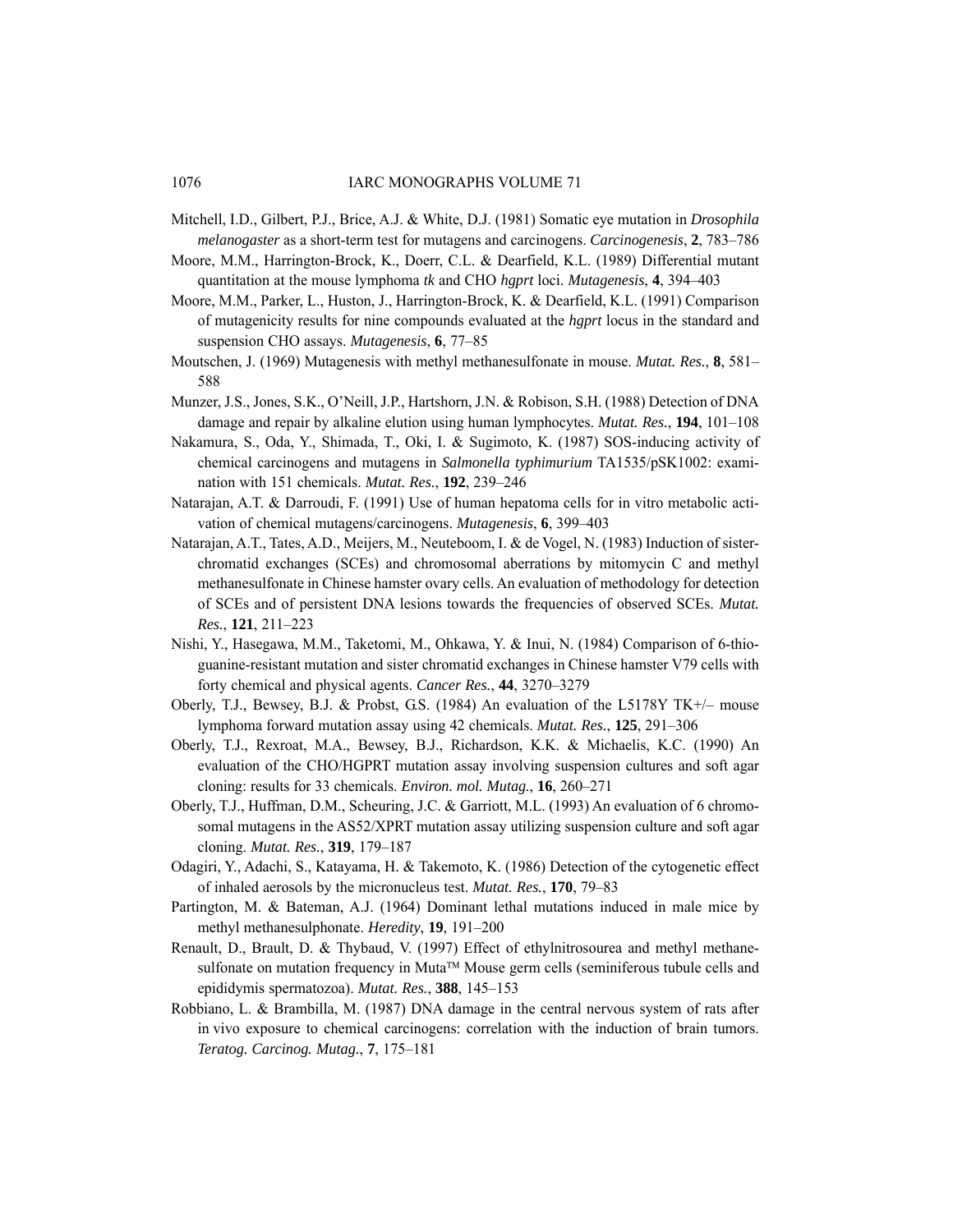- Sato, S., Takizawa, H. & Inui, N. (1990) A comparison of micronucleus induction in 3 mouse strains with representative clastogens. *Toxicol. Lett.*, **52**, 215–220
- Sawyer, T.W., Gill, R.D., Smith-Oliver, T., Butterworth, B.E. & DiGiovanni, J. (1988) Measurement of unscheduled DNA synthesis in primary cultures of adult mouse epidermal keratinocytes. *Carcinogenesis*, **9**, 1197–1202
- Sega, G.A., Sluder, A.E., McCoy, L.S., Owens, J.G. & Generoso, E.E. (1986) The use of alkaline elution procedures to measure DNA damage in spermiogenic stages of mice exposed to methyl methanesulfonate. *Mutat. Res.*, **159**, 55–63
- Sellakumar, A.R., Snyder, C.A. & Albert, R.E. (1987) Inhalation carcinogenesis of various alkylating agents. *J. natl Cancer Inst.*, **79**, 285-289
- Sina, J.F., Bean, C.L., Dysart, G.R., Taylor, V.I. & Bradley, M.O. (1983) Evaluation of the alkaline elution/rat hepatocyte assay as a predictor of carcinogenic/mutagenic potential. *Mutat. Res.*, **113**, 357–391
- Slamenova, D., Dusinska, M., Bastlova, T. & Gabelova, A. (1990) Differences between survival, mutagenicity and DNA replication in MMS- and MNU-treated V79 hamster cells. *Mutat. Res.*, **228**, 97–103
- Smith, G.J., Grisham, J.W. & Bentley, K.S. (1988) Mutagenic potency at the Na+/K+ ATPase locus correlates with cycle-dependent killing of 10T1/2 cells. *Environ. mol. Mutag.*, **12**, 299–309
- Snyder, C.A., Garte, S.J., Sellakumar, A.R. & Albert, R.E. (1986) Relationships between the levels of binding to DNA and the carcinogenic potencies in rat nasal mucosa for three alkylating agents. *Cancer Lett.*, **33**, 175–181
- Solveig Walles, S.A. & Erixon, K. (1984) Single-strand breaks in DNA of various organs of mice induced by methyl methanesulfonate and dimethysulfoxide determined by the alkaline unwinding technique. *Carcinogenesis*, **5**, 319–323
- Stoner, G.D., Conran, P.B., Greisiger, E.A., Stober, J., Morgan, M. & Pereira, M.A. (1986) Comparison of two routes of chemical administration on the lung adenoma response in strain A/J mice. *Toxicol. appl. Pharmacol.*, **82**, 19–31
- Suzuki, T., Itoh, S., Takemoto, N., Yajima, N., Miura, M., Hayashi, M., Shimada, H. & Sofuni, T. (1997) Ethyl nitrosourea and methyl methanesulfonate mutagenicity in sperm and testicular germ cells of *lacZ* transgenic mice (Muta™ Mouse). *Mutat. Res.*, **388**, 155–163
- Tao, K.S., Urlando, C. & Heddle, J.A. (1993) Mutagenicity of methyl methanesulfonate (MMS) *in vivo* at the *Dlb*-1 native locus and a *lac*I transgene. *Environ. mol. Mutag.*, **22**, 293–296
- Tates, A.D. & den Engelse, L. (1989) The role of short-lived lesions in the induction of micronuclei in rat liver by ethylnitrosourea and methyl methanesulphonate: the importance of experimental design. *Mutat. Res.*, **210**, 271–279
- Tates, A.D., Neuteboom, I., Rotteveel, A.H.M., de Vogel, N., Menkveld, G.J. & den Engelse, L. (1986) Persistence of preclastogenic damage in hepatocytes of rats exposed to ethylnitrosourea, diethylnitrosamine, dimethylnitrosamine and methyl methanesulfonate. Correlation with DNA O-alkylation. *Carcinogenesis*, **7**, 1053–1058
- Tinwell, H., Lefevre, P., Williams, C.V. & Ashby, J. (1997) The activity of ENU, iPMS and MMS in male mouse germ cells using the Muta™ Mouse positive selection transgenic mutation assay. *Mutat. Res.*, **388**, 179–185